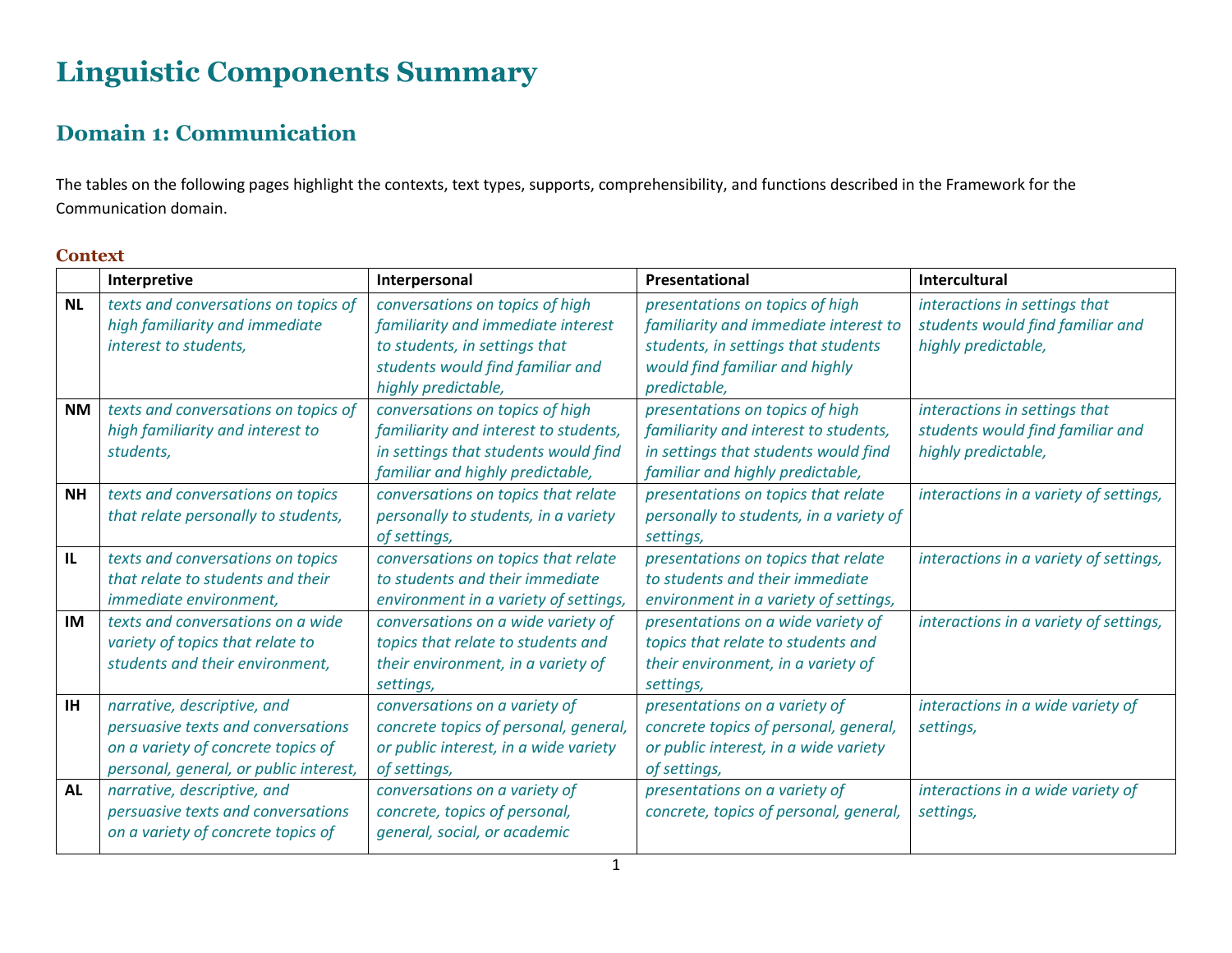|    | personal, general, social, or<br>academic interest,                                                                                                                                               | interest, in a wide variety of<br>settings,                                                                                                                                  | social, or academic interest, in a<br>wide variety of settings,                                                                                                              |                                                                   |
|----|---------------------------------------------------------------------------------------------------------------------------------------------------------------------------------------------------|------------------------------------------------------------------------------------------------------------------------------------------------------------------------------|------------------------------------------------------------------------------------------------------------------------------------------------------------------------------|-------------------------------------------------------------------|
| AM | narrative, descriptive, and<br>persuasive texts and conversations<br>on a wide variety of complex,<br>concrete topics of personal, general,<br>social, academic, or professional<br>significance, | conversations on a wide variety of<br>complex, concrete topics of<br>personal, general, social, academic,<br>or professional significance, in a<br>wide variety of settings, | presentations on a wide variety of<br>complex, concrete topics of<br>personal, general, social, academic,<br>or professional significance, in a<br>wide variety of settings, | interactions in a wide variety of<br>settings,                    |
| AH | narrative, descriptive, persuasive,<br>and hypothetical texts and<br>conversation on a wide variety of<br>complex, hypothetical, and abstract<br>topics,                                          | conversations on a wide variety of<br>complex, hypothetical, and abstract<br>topics, in a variety of general and<br>specialized settings,                                    | presentations on a wide variety of<br>complex, hypothetical, and abstract<br>topics, in a variety of general and<br>specialized settings,                                    | interactions in a variety of general<br>and specialized settings, |
| S  | narrative, descriptive, persuasive,<br>and hypothetical texts and<br>conversation on a wide variety of<br>complex, hypothetical, and abstract<br>topics,                                          | conversations on a wide variety of<br>complex, hypothetical, and abstract<br>topics, in a variety of general and<br>specialized settings,                                    | presentations on a wide variety of<br>complex, hypothetical, and abstract<br>topics, in a variety of general and<br>specialized settings,                                    | interactions in a variety of general<br>and specialized settings, |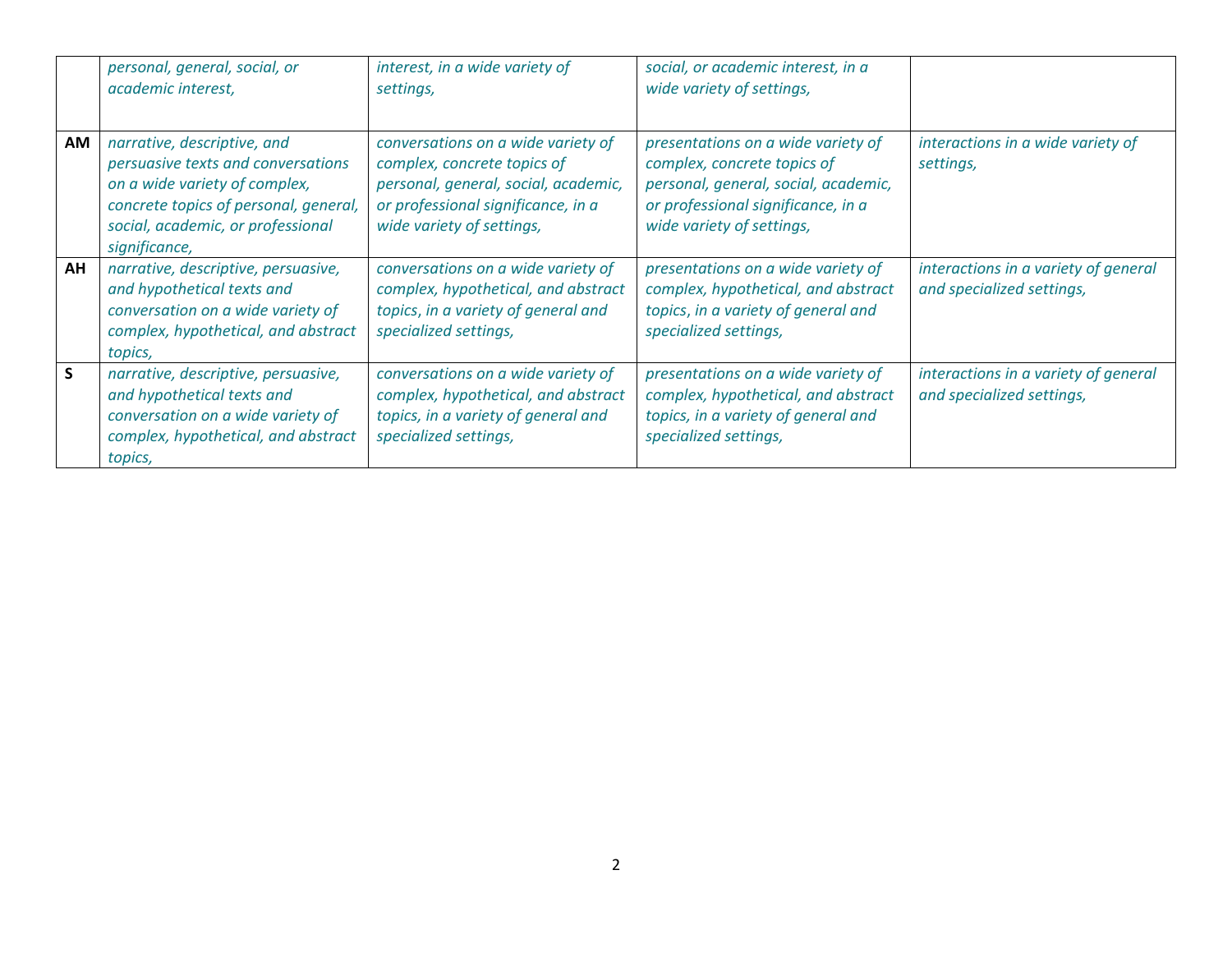**Text Type**

|           | Interpretive                                               | Interpersonal, Presentational, Intercultural            |
|-----------|------------------------------------------------------------|---------------------------------------------------------|
| <b>NL</b> | practiced or memorized words or phrases,                   | practiced or memorized words or phrases,                |
| <b>NM</b> | practiced or memorized words, phrases, and some            | practiced or memorized words, phrases, and some         |
|           | sentences,                                                 | sentences,                                              |
| <b>NH</b> | single, simple sentences,                                  | mostly simple sentences,                                |
| IL        | simple sentences,                                          | unconnected simple sentences,                           |
| IM        | series of connected sentences,                             | series of connected sentences,                          |
| <b>IH</b> | short paragraphs containing multiple timeframes,           | mostly short paragraphs,                                |
| <b>AL</b> | cohesive, organized paragraphs containing multiple         | cohesive, organized paragraphs,                         |
|           | timeframes,                                                |                                                         |
| AM        | series of connected paragraphs across multiple timeframes, | series of connected paragraphs,                         |
| AH        | extended discourse composed of purposefully organized and  | extended discourse composed of purposefully organized,  |
|           | connected paragraphs across multiple timeframes,           | and connected paragraphs,                               |
| S         | precise, sophisticated, and academic language in richly    | precise, sophisticated, and academic language in richly |
|           | organized, extended, and cohesive texts,                   | organized, extended, and cohesive discourse,            |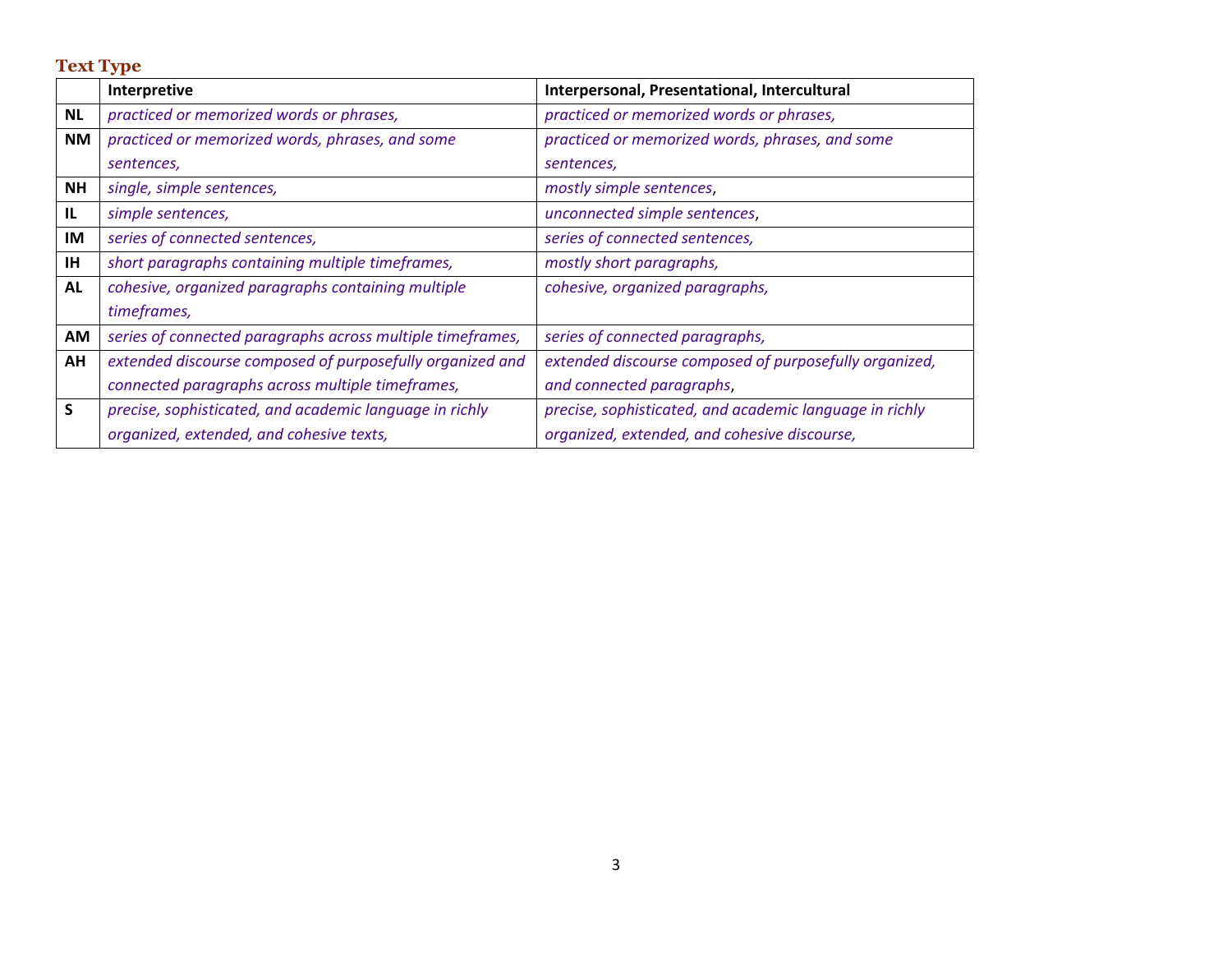### **Support**

|           | Interpretive                       | Interpersonal                      | Presentational                    | <b>Intercultural</b>               |
|-----------|------------------------------------|------------------------------------|-----------------------------------|------------------------------------|
| <b>NL</b> | repetition, visuals, and gestures, | repetition, visuals, and gestures, | visuals and gestures,             | repetition, visuals, and gestures, |
| ΝM        | repetition, visuals, and gestures, | repetition, visuals, and gestures, | visuals and gestures,             | repetition, visuals, and gestures, |
| <b>NH</b> | repetition and plain language,     | repetition, clarification, and     | clarification and circumlocution, | repetition, clarification, and     |
|           |                                    | circumlocution,                    |                                   | circumlocution,                    |
| IL        | repetition and plain language,     | repetition, clarification, and     | clarification and circumlocution, | repetition, clarification, and     |
|           |                                    | circumlocution,                    |                                   | circumlocution,                    |
| <b>IM</b> | repetition and plain language,     | repetition, clarification, and     | clarification and circumlocution, | repetition, clarification, and     |
|           |                                    | circumlocution,                    |                                   | circumlocution,                    |
| <b>IH</b> | straightforward or descriptive     | clarification and circumlocution   | clarification and circumlocution  | clarification and circumlocution   |
|           | language                           |                                    |                                   |                                    |
| <b>AL</b> |                                    |                                    |                                   |                                    |
| AM        |                                    |                                    |                                   |                                    |
| AH        |                                    |                                    |                                   |                                    |
| S         |                                    |                                    |                                   |                                    |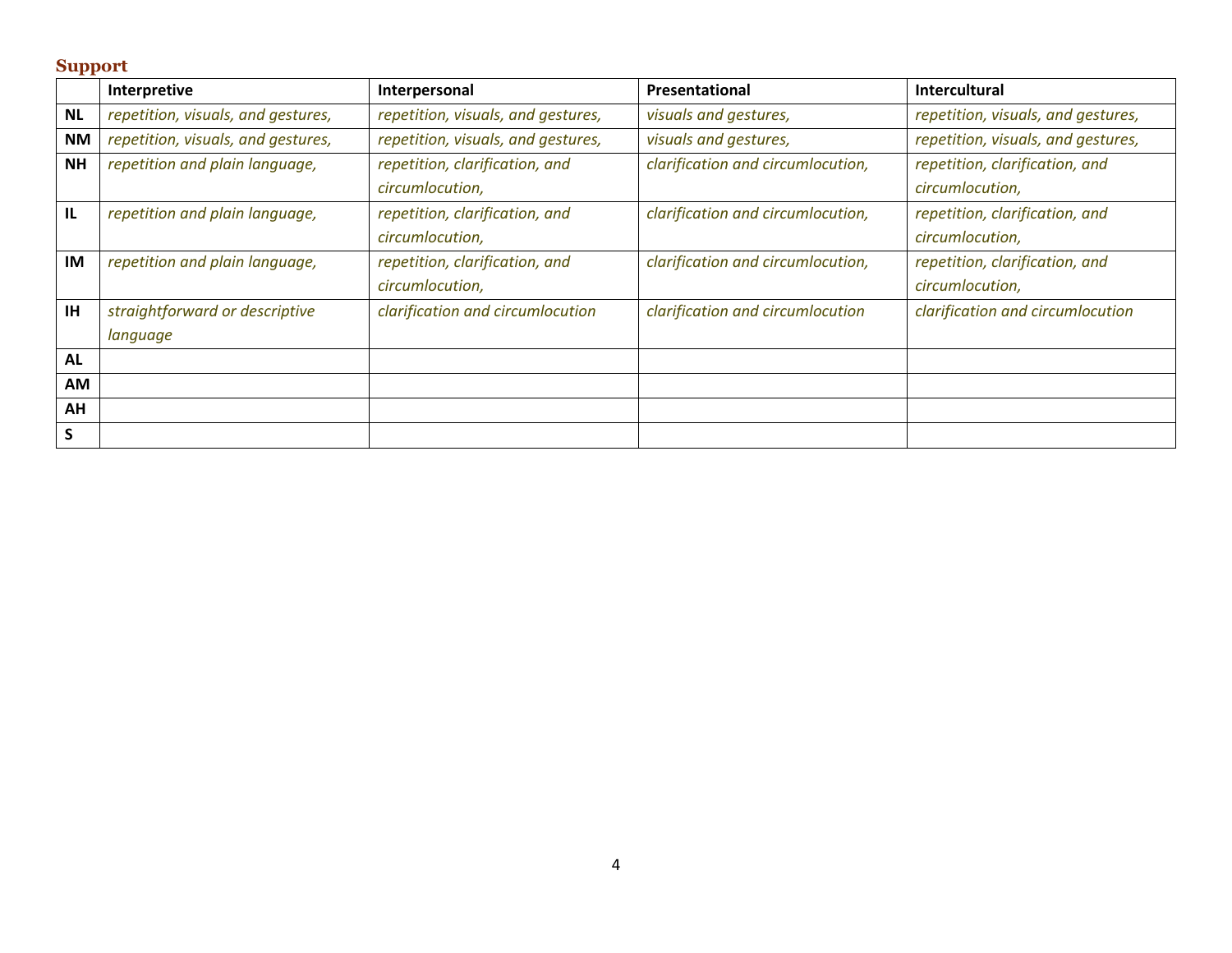### **Comprehensibility**

|           | Interpretive | Interpersonal, Presentational, Intercultural                         |
|-----------|--------------|----------------------------------------------------------------------|
| <b>NL</b> |              | speakers/signers of the language who are accustomed to engaging with |
|           |              | language learners sometimes understand,                              |
| <b>NM</b> |              | speakers/signers of the language who are accustomed to engaging with |
|           |              | language learners often understand,                                  |
| <b>NH</b> |              | speakers/signers of the language who are accustomed to engaging with |
|           |              | language learners usually understand,                                |
| IL.       |              | speakers/signers of the language who are accustomed to engaging with |
|           |              | language learners understand,                                        |
| IM        |              | speakers/signers of the language who are accustomed to engaging with |
|           |              | language learners easily understand,                                 |
| <b>IH</b> |              | speakers/signers of the language usually understand,                 |
| <b>AL</b> |              | speakers/signers of the language understand,                         |
| AM        |              | speakers/signers of the language easily understand,                  |
| AH        |              | speakers/signers of the language easily understand,                  |
| S         |              | speakers/signers of the language easily understand,                  |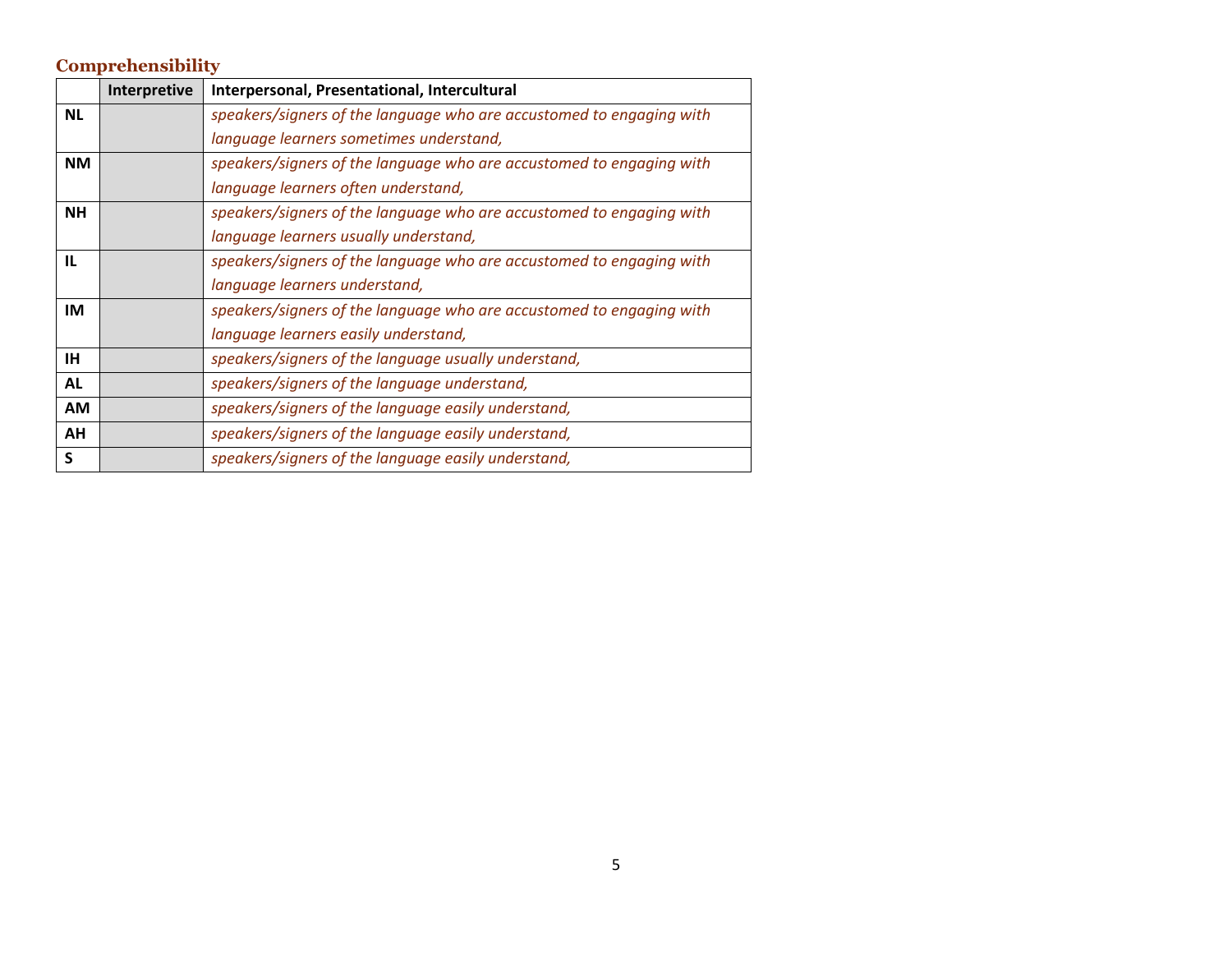#### **Function**

|           | Interpretive                                                                                                                                               | Interpersonal                                                                                                                                                                                                                                                                                                                                                                                 | Presentational                                                                                                                                                                                                                                                                                          | <b>Intercultural</b>                                                                                                                                                                                                                                                                                                                                                             |
|-----------|------------------------------------------------------------------------------------------------------------------------------------------------------------|-----------------------------------------------------------------------------------------------------------------------------------------------------------------------------------------------------------------------------------------------------------------------------------------------------------------------------------------------------------------------------------------------|---------------------------------------------------------------------------------------------------------------------------------------------------------------------------------------------------------------------------------------------------------------------------------------------------------|----------------------------------------------------------------------------------------------------------------------------------------------------------------------------------------------------------------------------------------------------------------------------------------------------------------------------------------------------------------------------------|
| <b>NL</b> | a. Recognize traits of<br>multiple cultures and<br>communities.<br>b. Identify words, phrases,<br>and basic information.                                   | Respond to culturally diverse<br>а.<br>interlocutors, products,<br>practices, and ideas by<br>expressing curiosity and<br>empathy.<br>Respond to a few simple,<br>b.<br>highly practiced questions by<br>providing basic information<br>about themselves.<br>Provide memorized<br>c.                                                                                                          | Demonstrate awareness and<br>a.<br>understanding of themselves and their<br>audience.<br>Provide simple, basic, prepared<br>b.<br>information in culturally appropriate<br>ways.                                                                                                                        | Refer to some typical products<br>a.<br>and practices related to an<br>audience's or interlocutor's<br>culture to show basic cultural<br>awareness and respect towards<br>diversity.<br>Use appropriate highly practiced<br>b.<br>gestures and behaviors.<br>Recognize some behaviors that<br>c.<br>are likely to offend members of                                              |
| <b>NM</b> | Recognize traits of<br>a.<br>multiple cultures and<br>communities.<br>Identify some basic facts<br>b.<br>from the text.                                    | questions.<br>Respond to culturally diverse<br>а.<br>interlocutors, products,<br>practices, and ideas by<br>expressing curiosity and<br>empathy.<br>Respond to questions by<br>b.<br>expressing basic information<br>about themselves.<br>Ask highly predictable,<br>c.<br>formulaic questions.                                                                                               | Demonstrate awareness and<br>a.<br>understanding of themselves and their<br>audience.<br>Provide simple, basic, prepared<br>b.<br>information in culturally appropriate<br>ways.                                                                                                                        | the target culture(s).<br>Refer to some typical products<br>a.<br>and practices related to an<br>audience's or interlocutor's<br>culture to show basic cultural<br>awareness and respect towards<br>diversity.<br>Use appropriate rehearsed<br>b.<br>gestures and behaviors.<br>Recognize some behaviors that<br>c.<br>are likely to offend members of<br>the target culture(s). |
| <b>NH</b> | <b>Understand traits of</b><br>a.<br>multiple cultures and<br>communities.<br>b. Identify and recognize the<br>main topic and some<br>related information. | Respond to culturally diverse<br>a.<br>interlocutors, products,<br>practices, and ideas by<br>building connections and<br>showing consideration for<br>different ideas or opinions.<br>Understand, answer, and ask<br>b.<br>a variety of questions.<br><b>Engage in conversation by</b><br>$C_{\star}$<br>understanding and creating<br>language that conveys<br>authentic, personal meaning. | Demonstrate awareness and<br>a.<br>understanding of relevant topics,<br>sources, themselves, and their<br>audience.<br>Provide prepared information in<br>b.<br>culturally appropriate ways.<br><b>Express their own authentic thoughts</b><br>c.<br>and preferences in culturally<br>appropriate ways. | Refer to and ask questions about<br>a.<br>common products, practices,<br>and/or perspectives familiar to<br>an audience's or interlocutor's<br>culture to demonstrate<br>understanding and curiosity of a<br>target-language culture and<br>respect towards diversity.<br>Use appropriate learned gestures<br>b.<br>and behaviors.<br>Avoid major social blunders.<br>c.         |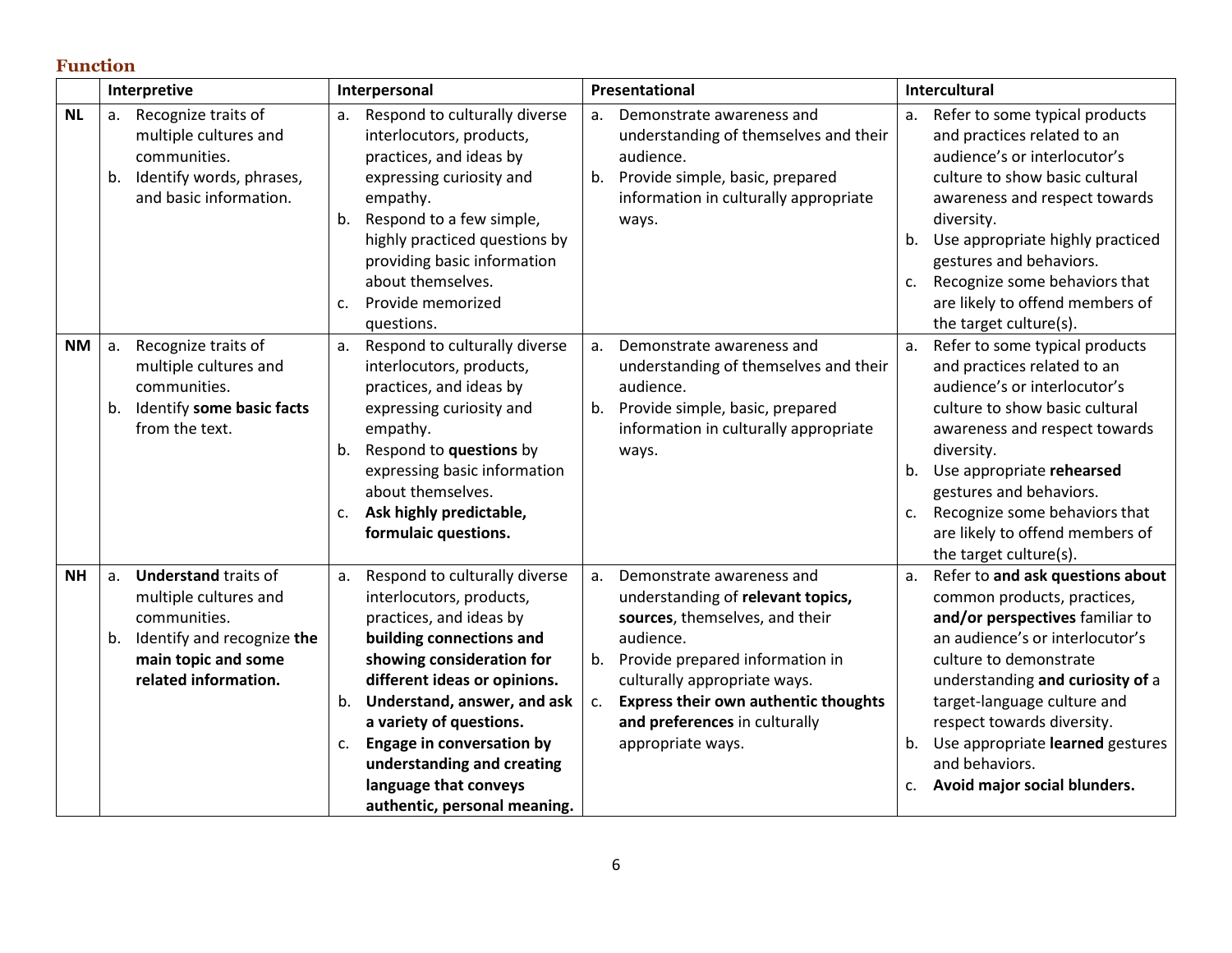| $\mathsf{L}$ | a. | Understand traits of       | a.          | Respond to culturally diverse     | a. | Demonstrate awareness and             | a. | Refer to and ask questions about |
|--------------|----|----------------------------|-------------|-----------------------------------|----|---------------------------------------|----|----------------------------------|
|              |    | multiple cultures and      |             | interlocutors, products,          |    | understanding of relevant topics,     |    | common products, practices,      |
|              |    | communities.               |             | practices, and ideas by           |    | sources, themselves, and their        |    | and/or perspectives familiar to  |
|              | b. | <b>Understand the main</b> |             | building connections and          |    | audience.                             |    | an audience's or interlocutor's  |
|              |    | idea and related           |             | showing consideration for         | b. | Present information, raise awareness, |    | culture to demonstrate           |
|              |    | information.               |             | different ideas or opinions.      |    | and express personal preferences in   |    | understanding and curiosity of a |
|              |    |                            | b.          | Understand, answer, and ask       |    | culturally appropriate ways.          |    | target-language culture and      |
|              |    |                            |             | a variety of questions.           | c. | Explain their own authentic thoughts  |    | respect towards diversity.       |
|              |    |                            | $C_{\star}$ | Initiate, maintain, and end       |    | in culturally appropriate ways.       | b. | Use appropriate learned gestures |
|              |    |                            |             | conversations by                  |    |                                       |    | and behaviors.                   |
|              |    |                            |             | understanding and creating        |    |                                       | c. | Avoid major social blunders.     |
|              |    |                            |             | language that conveys             |    |                                       |    |                                  |
|              |    |                            |             | authentic, personal meaning.      |    |                                       |    |                                  |
| IM           | a. | Understand traits of       | a.          | Respond to culturally diverse     | a. | Demonstrate awareness and             | a. | Refer to and ask questions about |
|              |    | multiple cultures and      |             | interlocutors, products,          |    | understanding of relevant topics,     |    | common products, practices,      |
|              |    | communities.               |             | practices, and ideas by           |    | sources, themselves, and their        |    | and/or perspectives familiar to  |
|              | b. | Understand the main idea   |             | building connections and          |    | audience.                             |    | an audience's or interlocutor's  |
|              |    | and some supporting        |             | showing consideration for         | b. | Present information, raise awareness, |    | culture to demonstrate           |
|              |    | details.                   |             | different ideas or opinions.      |    | and express personal preferences in   |    | understanding and curiosity of a |
|              |    |                            | b.          | Understand, answer, and ask       |    | culturally appropriate ways.          |    | target-language culture and      |
|              |    |                            |             | a variety of questions.           | c. | State a viewpoint and provide         |    | respect towards diversity.       |
|              |    |                            | $C_{\star}$ | Initiate, maintain, and end       |    | reasons to support it.                | b. | Use appropriate learned gestures |
|              |    |                            |             | conversations by                  |    |                                       |    | and behaviors.                   |
|              |    |                            |             | understanding and creating        |    |                                       | c. | Avoid major social blunders.     |
|              |    |                            |             | language that conveys             |    |                                       |    |                                  |
|              |    |                            |             | authentic, personal meaning.      |    |                                       |    |                                  |
|              |    |                            | d.          | Provide basic advice on           |    |                                       |    |                                  |
|              |    |                            |             | individual or societal issues.    |    |                                       |    |                                  |
| <b>IH</b>    | a. | Analyze traits of          |             | a. Respond to culturally diverse  | a. | Demonstrate understanding of their    | a. | Invoke, discuss, and inquire     |
|              |    | multiple cultures and      |             | interlocutors, products,          |    | cultural context, topic, sources,     |    | about common products and        |
|              |    | communities.               |             | practices, and ideas by building  |    | themselves, and their audiences to    |    | practices that inform the        |
|              |    | b. Analyze the main        |             | connections and showing           |    | adapt a presentation to a variety of  |    | perspectives of an audience or   |
|              |    | message or storyline       |             | consideration for different ideas |    | settings.                             |    | interlocutor.                    |
|              |    | and some supporting        |             | or opinions.                      | b. | Present information, raise awareness, | b. | Adapt language and behavior to   |
|              |    | details.                   |             | b. Understand, answer, and ask a  |    | and express preferences.              |    | communicate appropriately in     |
|              |    |                            |             | wide variety of questions across  | c. | Apply authentic resources to state    |    | most formal and informal         |
|              |    |                            |             | time frames.                      |    | and support a viewpoint.              |    | settings.                        |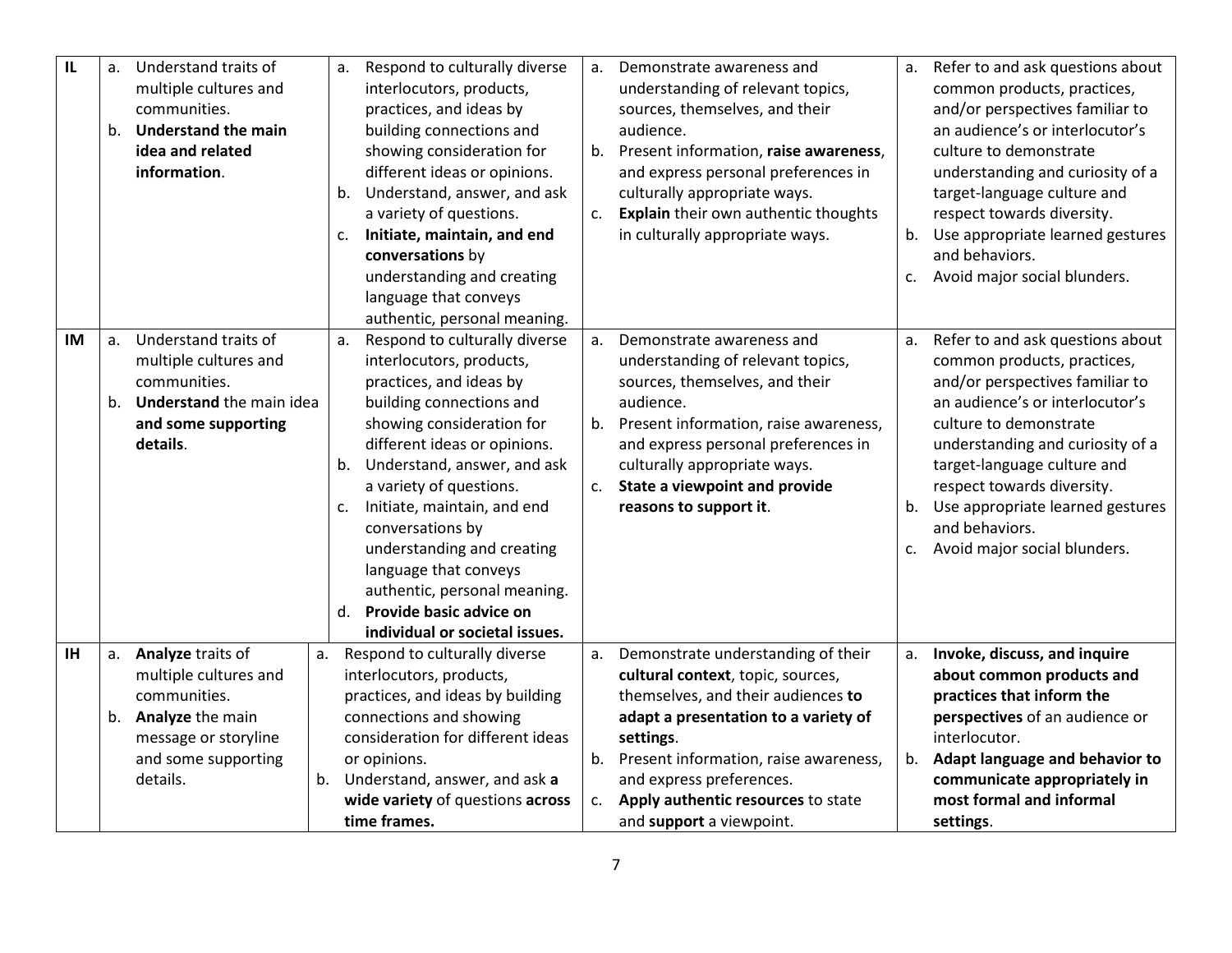|           |    |                                                                                                                                                                                                                                     | c.       | Initiate, maintain, and end<br>conversations across time<br>frames by understanding and<br>creating language that conveys<br>authentic, personal meaning.<br>d. Provide advice or propose<br>solutions to individual or<br>societal issues.<br>e. Provide descriptions,<br>narrations, and comparisons<br>across time frames.                                                                                                                                                                                                                                               | d.                   | Produce descriptions, narrations, and<br>comparisons across timeframes.                                                                                                                                                                                                                                                                                                                                            | $c_{\cdot}$<br>d.    | Communicate in a manner that<br>is clear and inoffensive to the<br>audience/interlocutor.<br>Demonstrate awareness of<br>cultural diversity and bias.                                                                                                                                                                                                                                                         |
|-----------|----|-------------------------------------------------------------------------------------------------------------------------------------------------------------------------------------------------------------------------------------|----------|-----------------------------------------------------------------------------------------------------------------------------------------------------------------------------------------------------------------------------------------------------------------------------------------------------------------------------------------------------------------------------------------------------------------------------------------------------------------------------------------------------------------------------------------------------------------------------|----------------------|--------------------------------------------------------------------------------------------------------------------------------------------------------------------------------------------------------------------------------------------------------------------------------------------------------------------------------------------------------------------------------------------------------------------|----------------------|---------------------------------------------------------------------------------------------------------------------------------------------------------------------------------------------------------------------------------------------------------------------------------------------------------------------------------------------------------------------------------------------------------------|
| <b>AL</b> |    | a. Analyze traits of<br>multiple cultures and<br>communities, and how<br>this may influence the<br>author's interpretive<br>lens.<br>b. Analyze the main and<br>underlying message or<br>story line and some<br>supporting details. | a.<br>f. | Respond to culturally diverse<br>interlocutors, products,<br>practices, and ideas by building<br>connections and showing<br>consideration for different ideas<br>or opinions.<br>b. Understand, answer, and ask a<br>wide variety of questions across<br>all major time frames.<br>c. Initiate, sustain, and end<br>authentic conversations.<br>d. Provide advice or propose<br>solutions to individual or societal<br>issues.<br>e. Describe, narrate, and compare<br>across all major time frames.<br>Interact and negotiate to<br>resolve an unexpected<br>complication. | a.<br>b.<br>c.<br>d. | Apply understanding of their cultural<br>context, topic, sources, themselves,<br>and their audiences to adapt a<br>presentation to a variety of settings.<br>Present detailed and organized<br>information, raise awareness, and<br>question<br>assumptions. (AL.Com.Prs.3.b)<br>Apply relevant resources to examine<br>and defend a viewpoint.<br>Describe, narrate, and compare<br>across all major time frames. | a.<br>b.<br>c.<br>d. | Invoke, discuss, and inquire<br>about common products and<br>practices that inform the<br>perspectives of an audience or<br>interlocutor.<br>Adapt language and behavior to<br>communicate appropriately in<br>most formal and informal<br>settings.<br>Communicate in a manner that is<br>clear and inoffensive to the<br>audience/interlocutor.<br>Demonstrate awareness of<br>cultural diversity and bias. |
| AM.       | a. | Analyze traits of<br>multiple cultures and<br>communities, and how<br>this may influence the<br>author's lens and their<br>own understanding.<br>b. Analyze the main<br>message or story,                                           | а.       | Respond to culturally diverse<br>interlocutors, products,<br>practices, and ideas by building<br>connections and showing<br>consideration for different ideas<br>or opinions.                                                                                                                                                                                                                                                                                                                                                                                               | а.<br>b.<br>c.       | Apply understanding of their cultural<br>context, topic, sources, themselves,<br>and their audiences to adapt a<br>presentation to a variety of settings. (<br>Present complex, detailed, organized,<br>and culturally relevant information.<br>Apply multiple relevant authentic<br>resources to construct complex,                                                                                               | а.<br>b.             | Invoke, discuss, and inquire<br>about common products and<br>practices that inform the<br>perspectives of an audience or<br>interlocutor.<br>Adapt language and behavior to<br>communicate appropriately in                                                                                                                                                                                                   |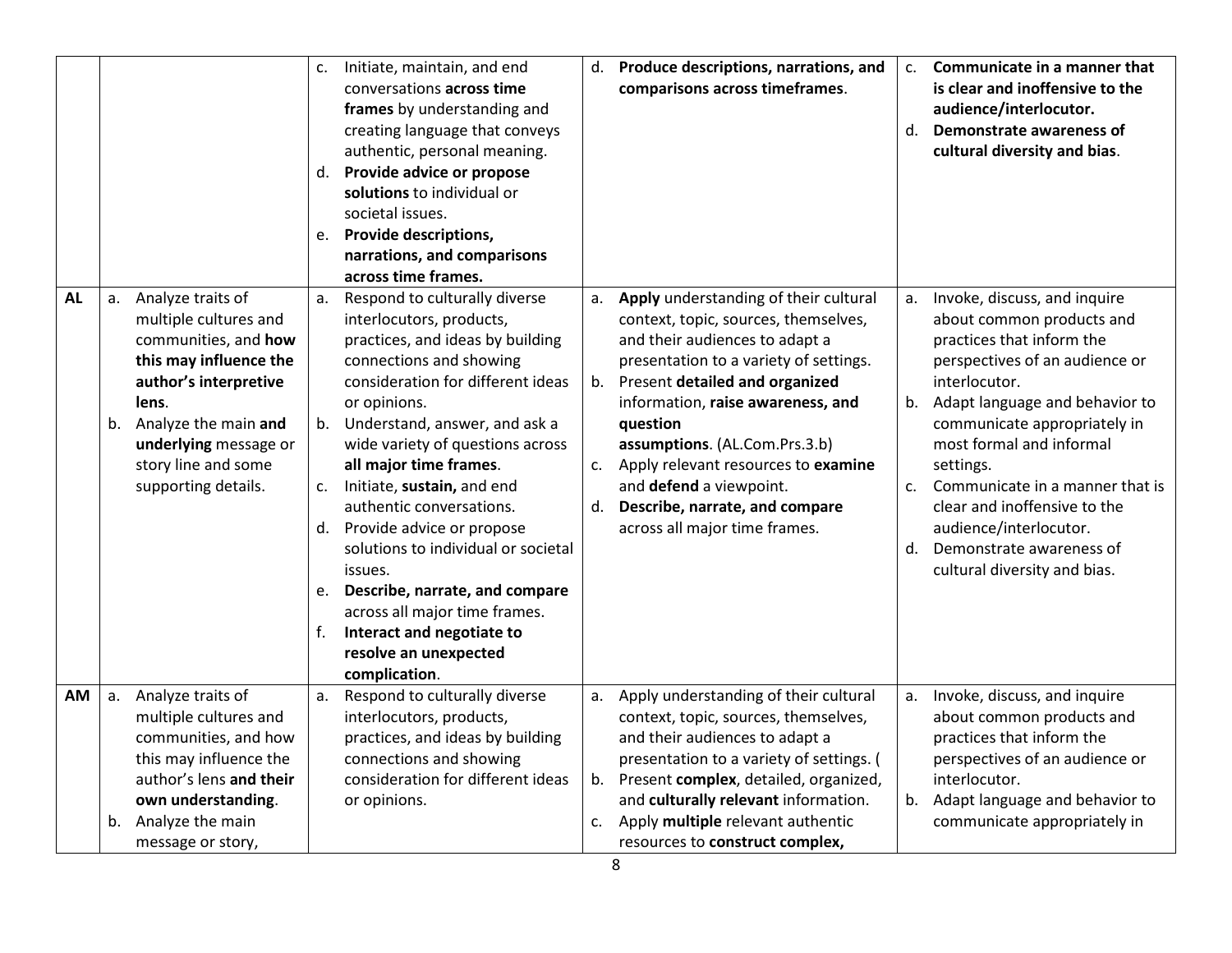|          | some supporting<br>details, and underlying<br>or subtle features of<br>the text.                                                                                                                                                                                                                        | b.<br>c.<br>e.                | Understand, answer, and ask a<br>wide variety of questions across<br>all major time frames.<br>Initiate, sustain, and end<br>authentic conversations.<br>d. Provide advice or propose<br>solutions to individual or societal<br>issues.<br>Describe, narrate, and compare                                                                                                                                                                                                                                                                                                                                                                                                                   | d.                         | detailed, organized, and respectful<br>arguments that offer possible<br>solutions to general societal issues.<br>Describe, narrate, and compare across<br>all major time frames, in a rich,<br>organized, complex, and detailed<br>manner.                                                                                                                                                                                                                                                                                                                                                                | c.<br>d.                   | most formal and informal<br>settings.<br>Communicate in a manner that is<br>clear and inoffensive to the<br>audience/interlocutor.<br>Demonstrate awareness of<br>cultural diversity and bias.                                                                                                                                                                                                                                                                                                                                                                                                                                                           |
|----------|---------------------------------------------------------------------------------------------------------------------------------------------------------------------------------------------------------------------------------------------------------------------------------------------------------|-------------------------------|---------------------------------------------------------------------------------------------------------------------------------------------------------------------------------------------------------------------------------------------------------------------------------------------------------------------------------------------------------------------------------------------------------------------------------------------------------------------------------------------------------------------------------------------------------------------------------------------------------------------------------------------------------------------------------------------|----------------------------|-----------------------------------------------------------------------------------------------------------------------------------------------------------------------------------------------------------------------------------------------------------------------------------------------------------------------------------------------------------------------------------------------------------------------------------------------------------------------------------------------------------------------------------------------------------------------------------------------------------|----------------------------|----------------------------------------------------------------------------------------------------------------------------------------------------------------------------------------------------------------------------------------------------------------------------------------------------------------------------------------------------------------------------------------------------------------------------------------------------------------------------------------------------------------------------------------------------------------------------------------------------------------------------------------------------------|
|          |                                                                                                                                                                                                                                                                                                         | f.                            | across all major time frames.<br>Interact and negotiate to resolve<br>an unexpected complication.                                                                                                                                                                                                                                                                                                                                                                                                                                                                                                                                                                                           |                            |                                                                                                                                                                                                                                                                                                                                                                                                                                                                                                                                                                                                           |                            |                                                                                                                                                                                                                                                                                                                                                                                                                                                                                                                                                                                                                                                          |
| AH<br>b. | a. Analyze traits of<br>multiple cultures and<br>communities, and how<br>this may influence the<br>author's lens and their<br>own understanding.<br>Evaluate the main<br>message or story, its<br>supporting details, and<br>its underlying, and<br>even subtle features<br>and nuances of the<br>text. | а.<br>$C_{\star}$<br>e.<br>f. | Respond to culturally diverse<br>interlocutors, products,<br>practices, and ideas while<br>identifying their own and<br>others' biases and<br>demonstrating empathy and<br>understanding.<br>b. Provide and solicit detailed<br>responses across time frames to<br>participate fully and effectively<br>in a wide range of general and<br>specialized conversations.<br>Initiate, sustain, and end<br>authentic conversations.<br>d. Propose and evaluate solutions<br>to complex and/or hypothetical<br>situations.<br>Describe, narrate, and compare<br>with rich, complex details<br>across all major time frames.<br>Negotiate to resolve an<br>unexpected, unfamiliar<br>complication. | а.<br>b.<br>c.<br>d.<br>e. | Apply understanding of their cultural<br>context, topic, sources, themselves,<br>and their audiences to adapt a<br>presentation to a variety of<br>audiences, cultures, communities,<br>and contexts.<br>Present rich, complex, detailed,<br>organized, and culturally relevant<br>information.<br>Clearly, accurately, and cohesively<br>deliver an argument supported by<br>credible, authentic resources.<br>Describe, narrate, and compare across<br>all major time frames, in a rich,<br>organized, complex, and detailed<br>manner.<br>Provide detailed, reasonable<br>hypotheses and speculations. | а.<br>b.<br>c.<br>d.<br>e. | Invoke, discuss, and inquire<br>about many distinct products<br>and practices that inform the<br>perspectives of an audience or<br>interlocutor.<br>Adapt their language and<br>behavior when interacting with<br>others from target-language<br>cultures in social and<br>professional situations.<br>Communicate in a manner that is<br>free of traits of students'<br>personal languages or cultures<br>that would offend or confuse<br>the target interlocutor and/or<br>audience.<br>Demonstrate awareness of<br>cultural diversity and bias.<br>Engage in, negotiate with, and<br>improvise with cultural norms,<br>etiquette, and nonverbal cues. |
|          |                                                                                                                                                                                                                                                                                                         | g.                            | Discuss real-world abstract and<br>complex matters.                                                                                                                                                                                                                                                                                                                                                                                                                                                                                                                                                                                                                                         |                            |                                                                                                                                                                                                                                                                                                                                                                                                                                                                                                                                                                                                           |                            |                                                                                                                                                                                                                                                                                                                                                                                                                                                                                                                                                                                                                                                          |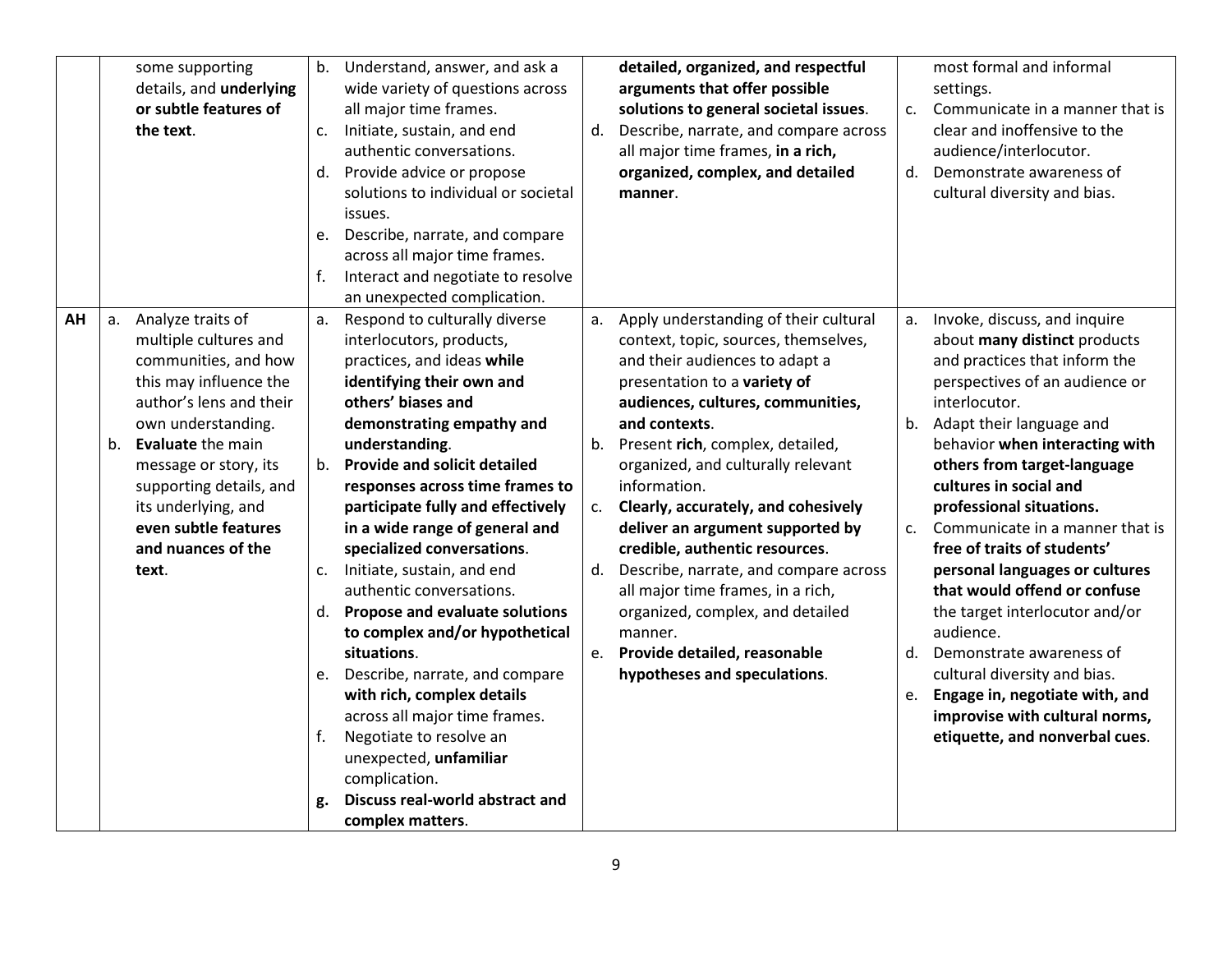| $\mathsf{s}$ | a.             | Analyze traits of       | a. | Respond to culturally diverse     | a.             | Apply understanding of their cultural   | a.             | Invoke, discuss, and inquire      |
|--------------|----------------|-------------------------|----|-----------------------------------|----------------|-----------------------------------------|----------------|-----------------------------------|
|              |                | multiple cultures and   |    | interlocutors, products,          |                | context, topic, sources, themselves,    |                | about many distinct products      |
|              |                | communities, and how    |    | practices, and ideas while        |                | and their audiences to adapt a          |                | and practices that inform the     |
|              |                | this may influence the  |    | identifying their own and others' |                | presentation to a variety of audiences, |                | perspectives of an audience or    |
|              |                | author's lens and their |    | biases and demonstrating          |                | cultures, communities, and contexts.    |                | interlocutor.                     |
|              |                | own understanding.      |    | empathy and understanding.        | b.             | Impactfully present rich, complex,      | b.             | Adapt their language and          |
|              | b <sub>1</sub> | Evaluate the main       | b. | Provide and solicit detailed      |                | detailed, organized, and culturally     |                | behavior when interacting with    |
|              |                | message or story, its   |    | responses across time frames to   |                | relevant information.                   |                | others from the target culture in |
|              |                | supporting details, and |    | participate fully and effectively | C <sub>1</sub> | Deliver a clearly articulated, well-    |                | social and professional           |
|              |                | its underlying, and     |    | in a wide range of general and    |                | structured, and thoroughly supported    |                | situations.                       |
|              |                | even subtle features    |    | specialized conversations.        |                | argument that challenges previously     | $\mathsf{C}$ . | Communicate in a manner that is   |
|              |                | and nuances.            | c. | Initiate, sustain, and end        |                | held conceptions.                       |                | free of traits of students'       |
|              |                |                         |    | authentic conversations           | d.             | Describe, narrate, and compare across   |                | personal languages or cultures    |
|              |                |                         | d. | Propose and evaluate solutions    |                | all time frames with precision of       |                | that would offend or confuse the  |
|              |                |                         |    | to complex and/or hypothetical    |                | expression in culturally appropriate    |                | interlocutors and/or audiences.   |
|              |                |                         |    | situations.                       |                | ways.                                   | d.             | Demonstrate awareness of          |
|              |                |                         | e. | Describe, narrate, and compare    |                | e. Construct complex, thorough,         |                | cultural diversity and bias.      |
|              |                |                         |    | with rich, complex details across |                | reasonable, and well-supported          | e.             | Engage in, negotiate with, and    |
|              |                |                         |    | all major time frames.            |                | hypotheses to novel situations.         |                | improvise with cultural norms,    |
|              |                |                         | f. | Negotiate to resolve an           |                |                                         |                | etiquette, and nonverbal cues.    |
|              |                |                         |    | unexpected, unfamiliar            |                |                                         |                |                                   |
|              |                |                         |    | complication.                     |                |                                         |                |                                   |
|              |                |                         | g. | Discuss, and resolve real-world   |                |                                         |                |                                   |
|              |                |                         |    | abstract and complex matters      |                |                                         |                |                                   |
|              |                |                         |    |                                   |                |                                         |                |                                   |
|              |                |                         |    | effectively.                      |                |                                         |                |                                   |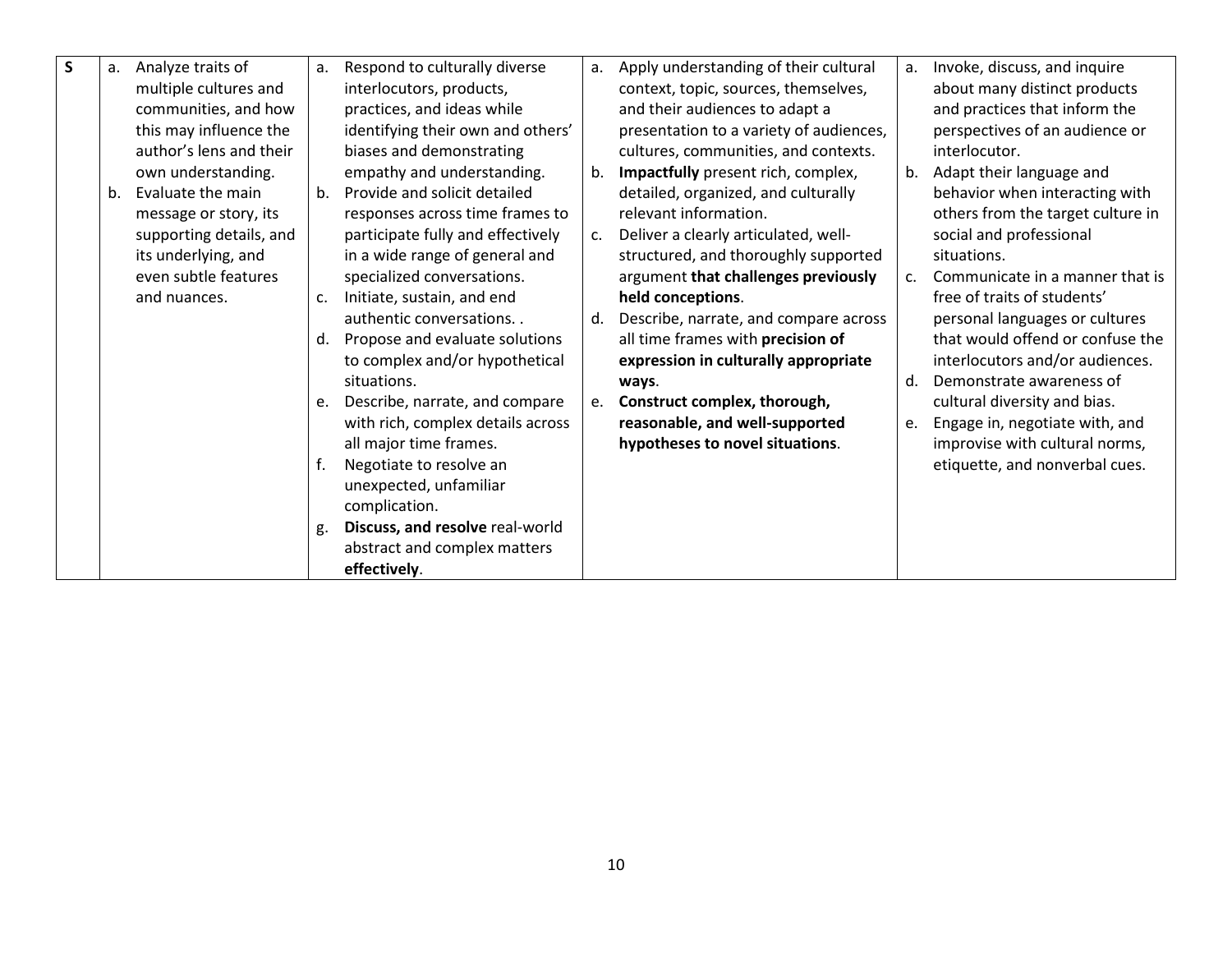# **Domains 2 & 3: Linguistic Cultures and Lifelong Learning**

The tables on the following pages highlight the contexts, text types, supports, comprehensibility, and functions described in the Framework for the Linguistic Cultures and Lifelong Learning domains.

#### **Contexts**

|              | <b>Cultures</b>                                                       | <b>Comparisons</b>                                                    | <b>Connections</b>                                                    | <b>Communities</b>                                                    |
|--------------|-----------------------------------------------------------------------|-----------------------------------------------------------------------|-----------------------------------------------------------------------|-----------------------------------------------------------------------|
| <b>NL</b>    | settings that students would find<br>familiar and highly predictable, | settings that students would find<br>familiar and highly predictable, | settings that students would find<br>familiar and highly predictable, | settings that students would find<br>familiar and highly predictable, |
| NM           | settings that students would find<br>familiar and highly predictable, | settings that students would find<br>familiar and highly predictable, | settings that students would find<br>familiar and highly predictable, | settings that students would find<br>familiar and highly predictable, |
| <b>NH</b>    | a variety of settings,                                                | a variety of settings,<br>a variety of settings,                      |                                                                       | a variety of settings,                                                |
| $\mathbf{L}$ | a variety of settings,                                                | a variety of settings,<br>a variety of settings,                      |                                                                       | a variety of settings,                                                |
| <b>IM</b>    | a variety of settings,                                                | a variety of settings,<br>a variety of settings,                      |                                                                       | a variety of settings,                                                |
| <b>IH</b>    | a wide variety of settings,                                           | a wide variety of settings,                                           | a wide variety of settings,                                           | a wide variety of settings,                                           |
| <b>AL</b>    | a wide variety of settings,                                           | a wide variety of settings,                                           | a wide variety of settings,                                           | a wide variety of settings,                                           |
| AM           | a wide variety of settings,                                           | a wide variety of settings,                                           | a wide variety of settings,                                           | a wide variety of settings,                                           |
| AH           | a variety of general and specialized<br>settings,                     | a variety of general and specialized<br>settings,                     | a variety of general and specialized<br>settings,                     | a variety of general and specialized<br>settings,                     |
| $\mathsf{S}$ | a variety of general and specialized<br>settings,                     | a variety of general and specialized<br>settings,                     | a variety of general and specialized<br>settings,                     | a variety of general and specialized<br>settings,                     |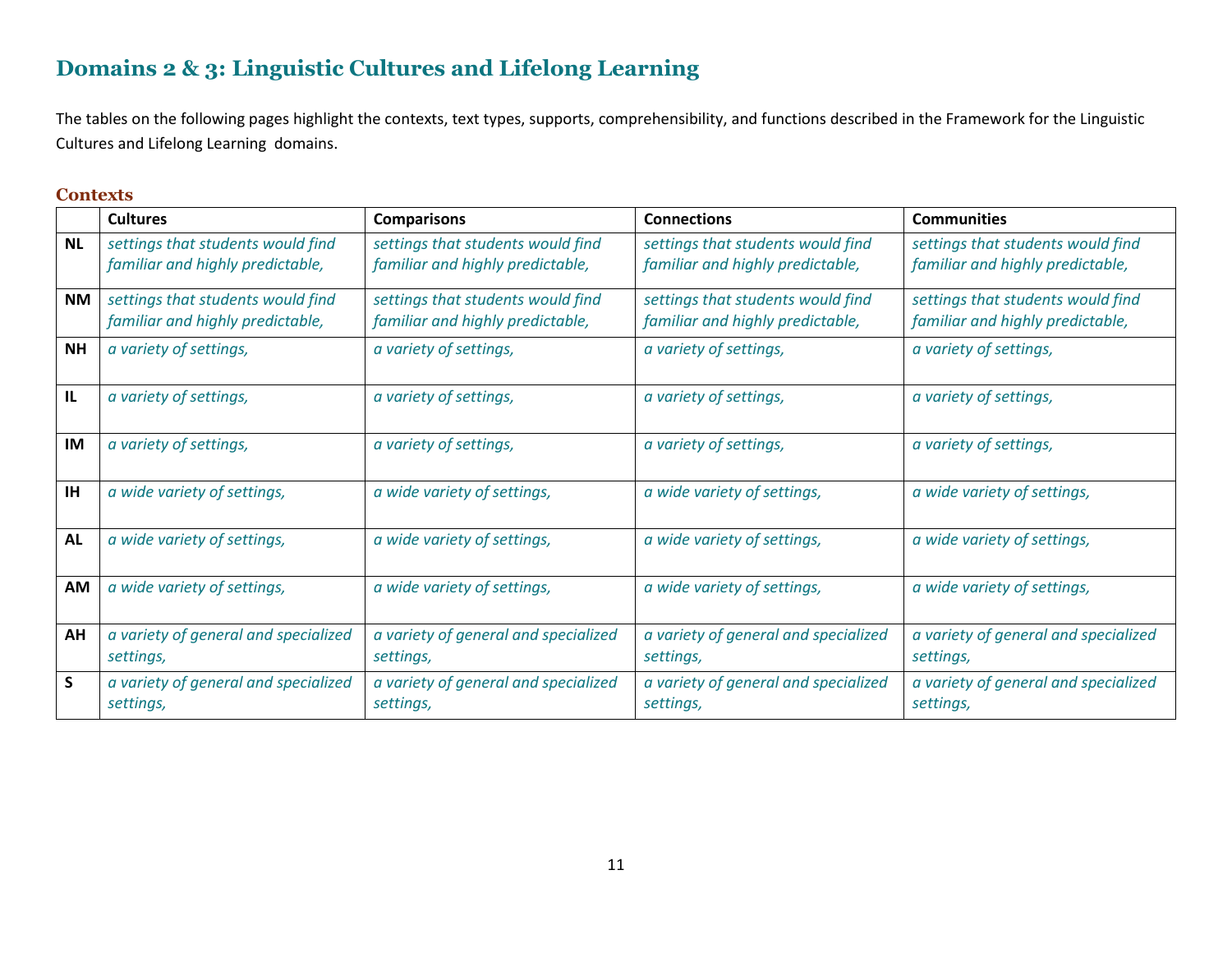### **Text Type**

|     | <b>Cultures</b>                     | <b>Comparisons</b>                  | <b>Connections</b>                  | <b>Communities</b>                  |
|-----|-------------------------------------|-------------------------------------|-------------------------------------|-------------------------------------|
| All | the target language exclusively (or | the target language exclusively (or | the target language exclusively (or | the target language exclusively, or |
|     | almost exclusively),                | almost exclusively),                | almost exclusively),                | almost exclusively, or to the       |
|     |                                     |                                     |                                     | maximum extent that the             |
|     |                                     |                                     |                                     | community-based standards require,  |

### **Supports**

|     | <b>Cultures</b>                     | Comparisons                         | Connections                         | <b>Communities</b>                  |  |  |
|-----|-------------------------------------|-------------------------------------|-------------------------------------|-------------------------------------|--|--|
| All | appropriate linguistic scaffolding, | appropriate linguistic scaffolding, | appropriate linguistic scaffolding, | appropriate linguistic scaffolding, |  |  |

### **Functions**

|           |    | <b>Cultures</b>       |    | <b>Comparisons</b>                       |    | <b>Connections</b>   |    | <b>Communities</b> |                                              |
|-----------|----|-----------------------|----|------------------------------------------|----|----------------------|----|--------------------|----------------------------------------------|
| <b>NL</b> | a. | Identify typical      | а. | Investigate, explain, and reflect on the | a. | Incorporate age-     |    |                    | a. Apply cultural and linguistic skills to   |
|           |    | products and          |    | nature of culture through comparisons of |    | appropriate,         |    |                    | participate in the school, local, and global |
|           |    | practices to help     |    | the cultures studied and their own by:   |    | interdisciplinary    |    |                    | community by:                                |
|           |    | understand            |    | Identifying similarities and             |    | vocabulary to        |    |                    | 1. Identifying resources and assets in       |
|           |    | perspectives within   |    | differences in the products,             |    | recognize, exchange, |    |                    | the community such as individuals            |
|           |    | the diverse cultures  |    | practices, and perspectives of           |    | and present          |    |                    | and organizations or technological           |
|           |    | of the target-        |    | their own and other cultures.            |    | information from     |    |                    | tools to further investigate and             |
|           |    | language              |    | Recognizing stereotypes and/or           |    | across content       |    |                    | enjoy the target cultures.                   |
|           |    | communities.          |    | generalizations in their own and         |    | areas.               |    |                    | 2. Identifying needs and/or injustices       |
|           | b. | Recognize and         |    | other cultures.                          | b. | Recognize,           |    |                    | and taking collective action to              |
|           |    | identify factors that | b. | Investigate, explain, and reflect on the |    | exchange, and        |    |                    | contribute to strong communities.            |
|           |    | contribute to         |    | nature of language through comparisons   |    | present diverse      | b. |                    | Become lifelong learners by:                 |
|           |    | individual and        |    | of the language studied and their own    |    | perspectives and     |    |                    | 1. Using languages for enjoyment and         |
|           |    | cultural identities.  |    | by:                                      |    | distinctive          |    |                    | enrichment and exploring more                |
|           |    |                       |    | Identifying cognates.                    |    | viewpoints from      |    |                    | options for doing so.                        |
|           |    |                       |    | Comparing basic idiomatic                |    | authentic age-       |    |                    | Interacting with speakers/signers of         |
|           |    |                       |    | expressions.                             |    | appropriate          |    |                    | the target language to build diverse         |
|           |    |                       |    | Identifying similarities and             |    | materials.           |    |                    | relationships.                               |
|           |    |                       |    | differences in the sound and             |    |                      |    |                    | Identifying uses of the target               |
|           |    |                       |    | writing systems.                         |    |                      |    |                    | language in the community.                   |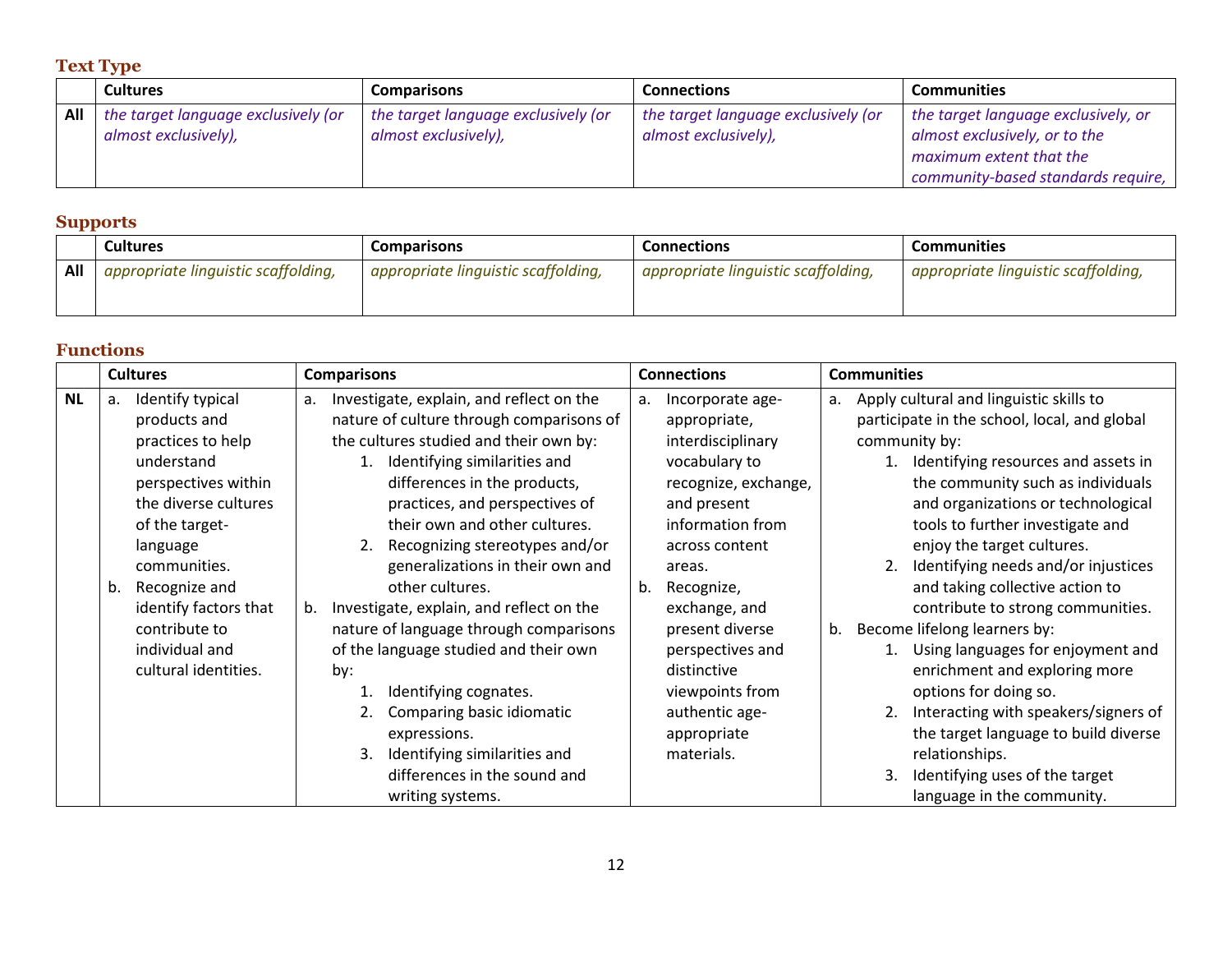|           |          |                                                                                                                                                                                                                                                                       |                 |                                                                                                                                                                                                                                                                                                                                                                                                                                                                                                                                                                                                                                                                          |          |                                                                                                                                                                                                                                                                                                                      |    | 4. Choosing goals for linguistic and<br>cultural growth and reflecting upon                                                                                                                                                                                                                                                                                                                                                                                                                                                                                                                                                                                                                                                                                                                                            |
|-----------|----------|-----------------------------------------------------------------------------------------------------------------------------------------------------------------------------------------------------------------------------------------------------------------------|-----------------|--------------------------------------------------------------------------------------------------------------------------------------------------------------------------------------------------------------------------------------------------------------------------------------------------------------------------------------------------------------------------------------------------------------------------------------------------------------------------------------------------------------------------------------------------------------------------------------------------------------------------------------------------------------------------|----------|----------------------------------------------------------------------------------------------------------------------------------------------------------------------------------------------------------------------------------------------------------------------------------------------------------------------|----|------------------------------------------------------------------------------------------------------------------------------------------------------------------------------------------------------------------------------------------------------------------------------------------------------------------------------------------------------------------------------------------------------------------------------------------------------------------------------------------------------------------------------------------------------------------------------------------------------------------------------------------------------------------------------------------------------------------------------------------------------------------------------------------------------------------------|
|           |          |                                                                                                                                                                                                                                                                       |                 |                                                                                                                                                                                                                                                                                                                                                                                                                                                                                                                                                                                                                                                                          |          |                                                                                                                                                                                                                                                                                                                      |    | progress.                                                                                                                                                                                                                                                                                                                                                                                                                                                                                                                                                                                                                                                                                                                                                                                                              |
| <b>NM</b> | a.<br>b. | Identify typical<br>products and<br>practices to help<br>understand<br>perspectives within<br>the diverse cultures<br>of the target-<br>language<br>communities.<br>Recognize and<br>identify factors that<br>contribute to<br>individual and<br>cultural identities. | а.<br>b.<br>by: | Investigate, explain, and reflect on the<br>nature of culture through comparisons of<br>the cultures studied and their own by:<br>1. Identifying similarities and<br>differences in the products,<br>practices, and perspectives of<br>their own and other cultures.<br>2.<br>Recognizing stereotypes and/or<br>generalizations in their own and<br>other cultures.<br>Investigate, explain, and reflect on the<br>nature of language through comparisons<br>of the language studied and their own<br>Identifying cognates.<br>1.<br>2. Comparing basic idiomatic<br>expressions.<br>3. Identifying similarities and<br>differences in the sound and<br>writing systems. | a.<br>b. | Incorporate age-<br>appropriate,<br>interdisciplinary<br>vocabulary to<br>recognize, exchange,<br>and present<br>information from<br>across content<br>areas.<br>Recognize,<br>exchange, and<br>present diverse<br>perspectives and<br>distinctive<br>viewpoints from<br>authentic age-<br>appropriate<br>materials. | а. | Apply cultural and linguistic skills to<br>participate in the school, local, and global<br>community by:<br>1. Identifying resources and assets in<br>the community such as individuals<br>and organizations or technological<br>tools to further investigate and<br>enjoy the target cultures.<br>2. Identifying needs and/or injustices<br>and taking collective action to<br>contribute to strong communities.<br>b. Become lifelong learners by:<br>1. Using languages for enjoyment and<br>enrichment and exploring more<br>options for doing so.<br>2. Interacting with speakers/signers of<br>the target language to build diverse<br>relationships.<br>3. Identifying uses of target language<br>in the community.<br>4. Choosing goals for linguistic and<br>cultural growth and reflecting upon<br>progress. |
| <b>NH</b> | a.       | Analyze products<br>and practices to help<br>understand<br>perspectives within<br>the diverse cultures<br>of the target-<br>language<br>communities.<br>b. Investigate, describe,<br>and reflect on how<br>culture affects<br>identity.                               | a.              | Investigate, explain, and reflect on the<br>nature of culture through comparisons of<br>the diverse target-language cultures<br>studied and their own by:<br><b>Making comparisons between</b><br>1.<br>products, practices, and<br>perspectives.<br><b>Explaining how stereotypes and</b><br>2.<br>past and present treatment of<br>groups and people shape their<br>group identity and culture.                                                                                                                                                                                                                                                                        | a.       | Incorporate age-<br>appropriate,<br>interdisciplinary<br>vocabulary to<br>understand,<br>exchange, and<br>present information<br>from across content<br>areas.<br>b. Understand,<br>exchange, and                                                                                                                    | a. | Apply cultural and linguistic skills to<br>participate in the school, local, and global<br>community by:<br>1. Engaging with resources and assets<br>in the community such as<br>individuals and organizations or<br>technological tools to further<br>investigate and enjoy the target<br>cultures.<br>2. Identifying needs and/or injustices<br>and designing and taking collective                                                                                                                                                                                                                                                                                                                                                                                                                                  |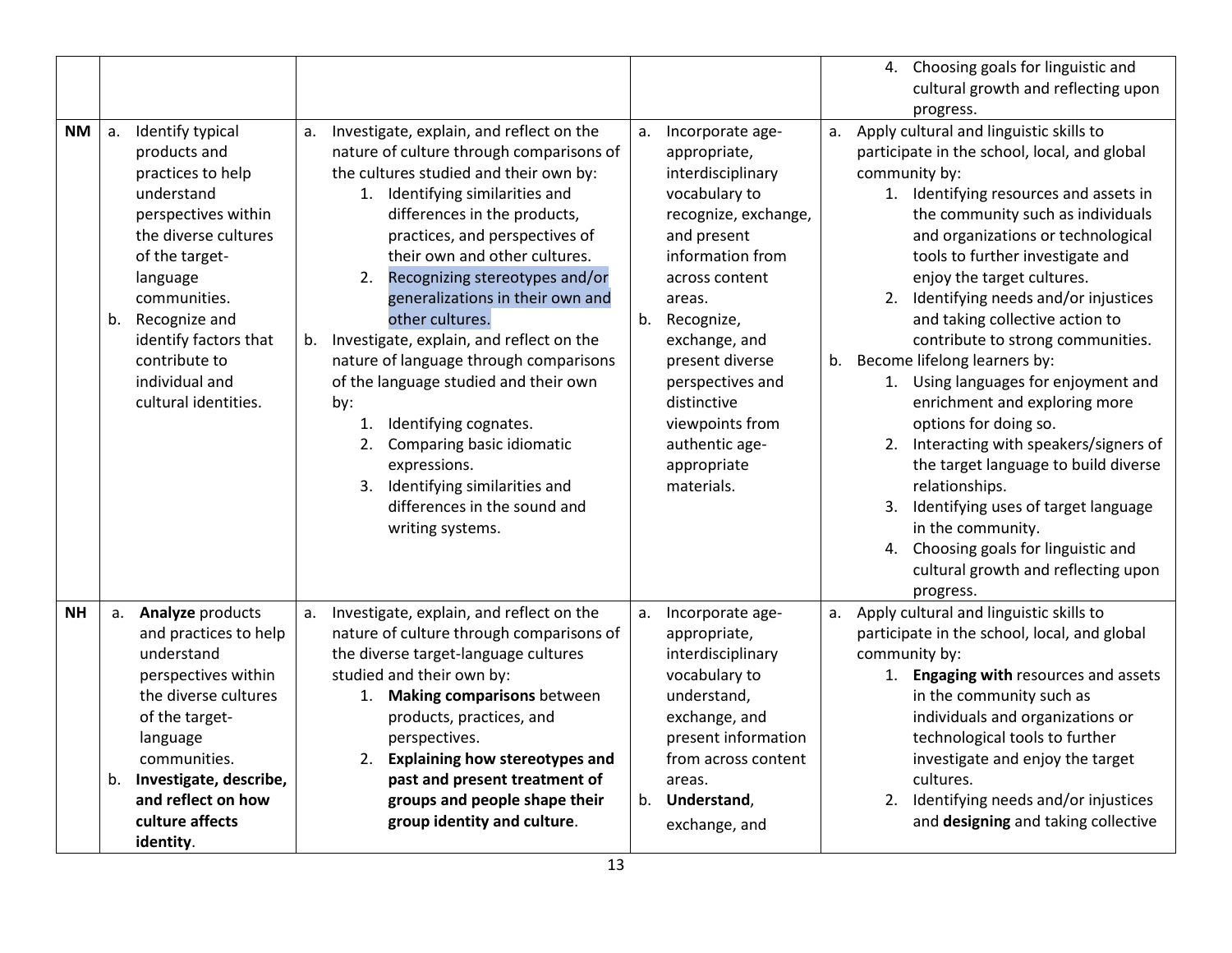|              | c. | Investigate, describe,<br>and reflect on the<br>similarities and<br>differences of<br>cultures over time.                                                                                                                                                                                                                                               | b. | Investigate, explain, and reflect on the<br>nature of language through comparisons<br>of the language studied and their own<br>by:<br>1. Interpreting, expressing, and<br>comparing the meaning of<br>idioms.<br>2. Making comparisons of basic<br>language forms.                                                                                                                                                                                                                                                                                                                                                                                            |          | present diverse<br>perspectives and<br>distinctive<br>viewpoints from<br>authentic age-<br>appropriate<br>materials.                                                                                                                                                                                                   | b. | action to contribute to strong<br>communities.<br>Become lifelong learners by:<br>1. Using languages for enjoyment and<br>enrichment and accessing and<br>evaluating further opportunities for<br>doing so.<br>2. Interacting on a regular basis with<br>speakers/signers of the target<br>language to build diverse<br>relationships. (NH.LL.Cmt.8.b.2)<br>3. Explaining language education<br>requirements for careers of interest.<br>4. Setting goals for growth in these<br>areas and reflecting upon progress.                                                                                                                                                                                                                                 |
|--------------|----|---------------------------------------------------------------------------------------------------------------------------------------------------------------------------------------------------------------------------------------------------------------------------------------------------------------------------------------------------------|----|---------------------------------------------------------------------------------------------------------------------------------------------------------------------------------------------------------------------------------------------------------------------------------------------------------------------------------------------------------------------------------------------------------------------------------------------------------------------------------------------------------------------------------------------------------------------------------------------------------------------------------------------------------------|----------|------------------------------------------------------------------------------------------------------------------------------------------------------------------------------------------------------------------------------------------------------------------------------------------------------------------------|----|------------------------------------------------------------------------------------------------------------------------------------------------------------------------------------------------------------------------------------------------------------------------------------------------------------------------------------------------------------------------------------------------------------------------------------------------------------------------------------------------------------------------------------------------------------------------------------------------------------------------------------------------------------------------------------------------------------------------------------------------------|
| $\mathbf{L}$ | c. | a. Analyze products and<br>practices to help<br>understand<br>perspectives within<br>the diverse cultures<br>of the target-<br>language<br>communities.<br>b. Investigate, describe,<br>and reflect on how<br>culture affects<br>identity.<br>Investigate, describe,<br>and reflect on the<br>similarities and<br>differences of<br>cultures over time. |    | a. Investigate, explain, and reflect on<br>the nature of culture through<br>comparisons of the diverse target-<br>language cultures studied and their<br>own by:<br>1. Making comparisons between<br>products, practices, and<br>perspectives.<br>2. Explaining how stereotypes and<br>past and present treatment of<br>groups and people shape their<br>group identity and culture.<br>b. Investigate, explain, and reflect on the<br>nature of language through comparisons<br>of the language studied and their own<br>by:<br>1. Interpreting, expressing, and<br>comparing the meaning of<br>idioms.<br>2. Making comparisons of basic<br>language forms. | a.<br>b. | Incorporate age-<br>appropriate,<br>interdisciplinary<br>vocabulary to<br>understand,<br>exchange, and<br>present information<br>from across content<br>areas.<br>Understand,<br>exchange, and<br>present diverse<br>perspectives and<br>distinctive<br>viewpoints from<br>authentic age-<br>appropriate<br>materials. | а. | Apply cultural and linguistic skills to<br>participate in the school, local, and global<br>community by:<br>1. Engaging with resources and assets<br>in the community such as<br>individuals and organizations or<br>technological tools to further<br>investigate and enjoy the target<br>cultures.<br>2. Identifying needs and/or injustices<br>and designing and taking collective<br>action to contribute to strong<br>communities.<br>b. Become lifelong learners by:<br>1. Using languages for enjoyment and<br>enrichment and accessing and<br>evaluating further opportunities for<br>doing so.<br>2. Interacting on a regular basis with<br>speakers/signers of the target<br>language to build diverse<br>relationships. (NH.LL.Cmt.8.b.2) |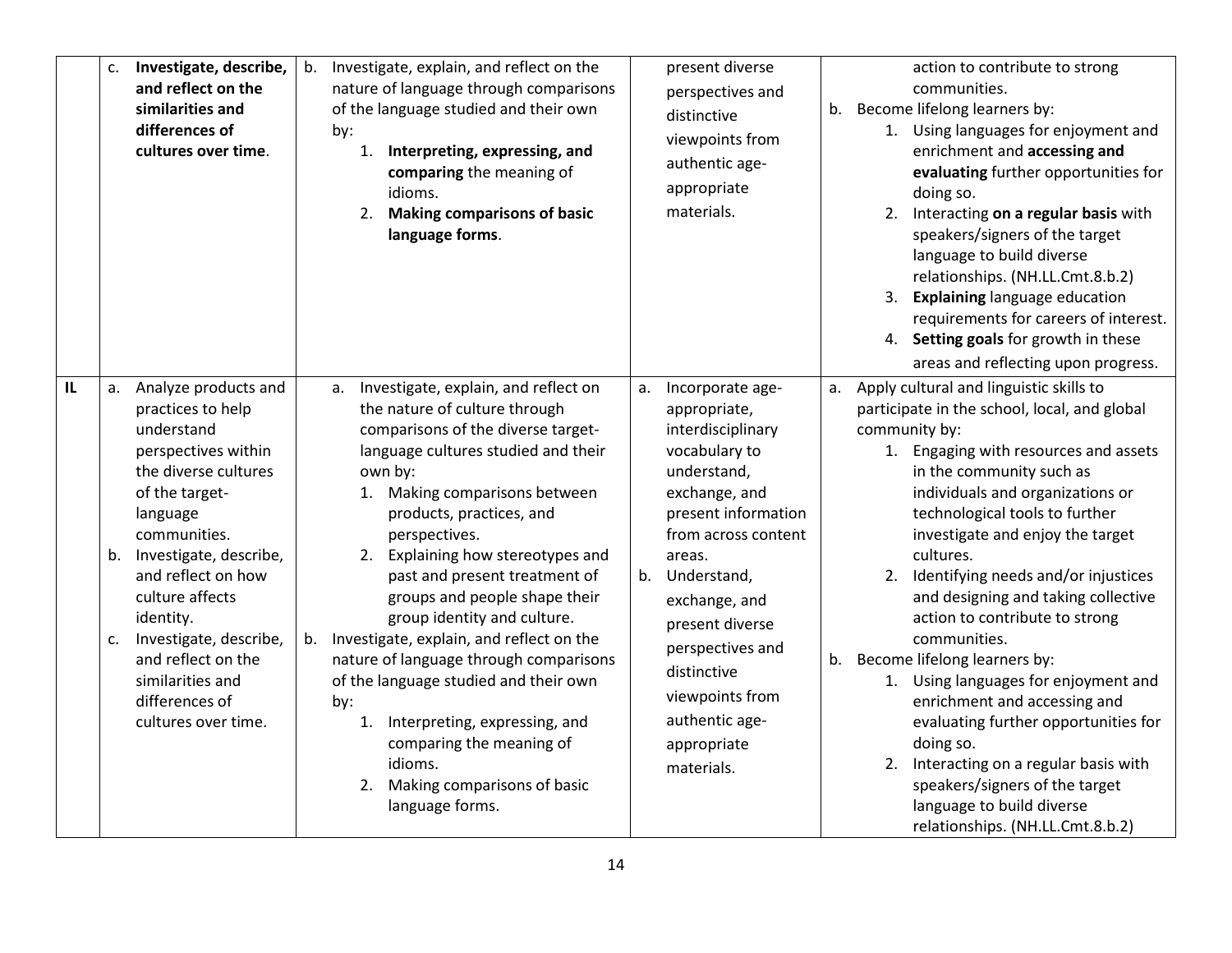| studied and their own by:<br>1. Making comparisons between<br>products, practices, and<br>perspectives.<br>2. Explaining how stereotypes and<br>past and present treatment of<br>groups and people shape their<br>group identity and culture.<br>Investigate, explain, and reflect on the<br>nature of language through comparisons<br>of the language studied and their own<br>by:<br>1. Interpreting, expressing, and<br>comparing the meaning of<br>idioms.<br>Making comparisons of basic<br>2.<br>language forms. | b.                                                                                                         | interdisciplinary<br>vocabulary to<br>understand,<br>exchange, and<br>present information<br>from across content<br>areas.<br>Understand,<br>exchange, and<br>present diverse<br>perspectives and<br>distinctive<br>viewpoints from<br>authentic age-<br>appropriate<br>materials. |                                                                              | community by:<br>1. Engaging with resources and assets<br>in the community such as<br>individuals and organizations or<br>technological tools to further<br>investigate and enjoy the target<br>cultures.<br>2. Identifying needs and/or injustices<br>and designing and taking collective<br>action to contribute to strong<br>communities.<br>Become lifelong learners by:<br>1. Using languages for enjoyment and<br>enrichment and accessing and<br>evaluating further opportunities for<br>doing so.<br>2. Interacting on a regular basis with<br>speakers/signers of the target<br>language to build diverse<br>relationships. (NH.LL.Cmt.8.b.2)<br>3. Explaining language education<br>requirements for careers of interest.<br>4. Setting goals for growth in these |
|------------------------------------------------------------------------------------------------------------------------------------------------------------------------------------------------------------------------------------------------------------------------------------------------------------------------------------------------------------------------------------------------------------------------------------------------------------------------------------------------------------------------|------------------------------------------------------------------------------------------------------------|------------------------------------------------------------------------------------------------------------------------------------------------------------------------------------------------------------------------------------------------------------------------------------|------------------------------------------------------------------------------|-----------------------------------------------------------------------------------------------------------------------------------------------------------------------------------------------------------------------------------------------------------------------------------------------------------------------------------------------------------------------------------------------------------------------------------------------------------------------------------------------------------------------------------------------------------------------------------------------------------------------------------------------------------------------------------------------------------------------------------------------------------------------------|
|                                                                                                                                                                                                                                                                                                                                                                                                                                                                                                                        |                                                                                                            |                                                                                                                                                                                                                                                                                    |                                                                              | areas and reflecting upon progress.                                                                                                                                                                                                                                                                                                                                                                                                                                                                                                                                                                                                                                                                                                                                         |
| nature of culture through comparisons of<br>the diverse target-language cultures<br>studied and their own by:<br>1. Comparing how products,<br>practices, and perspectives<br>reciprocally affect one another                                                                                                                                                                                                                                                                                                          |                                                                                                            | appropriate,<br>interdisciplinary<br>vocabulary to<br>understand,<br>exchange, and<br>present information                                                                                                                                                                          |                                                                              | Apply cultural and linguistic skills to<br>participate in the school, local, and global<br>community by:<br>1. Partnering with individuals and<br>organizations to further investigate<br>and enjoy the target cultures.<br>2. Applying linguistic, cultural, cross-<br>disciplinary academic skills, and                                                                                                                                                                                                                                                                                                                                                                                                                                                                   |
|                                                                                                                                                                                                                                                                                                                                                                                                                                                                                                                        | the diverse target-language cultures<br>b.<br>Investigate, explain, and reflect on the<br>а.<br>over time. | a.                                                                                                                                                                                                                                                                                 | nature of culture through comparisons of<br>appropriate,<br>Incorporate age- | b.<br>a.                                                                                                                                                                                                                                                                                                                                                                                                                                                                                                                                                                                                                                                                                                                                                                    |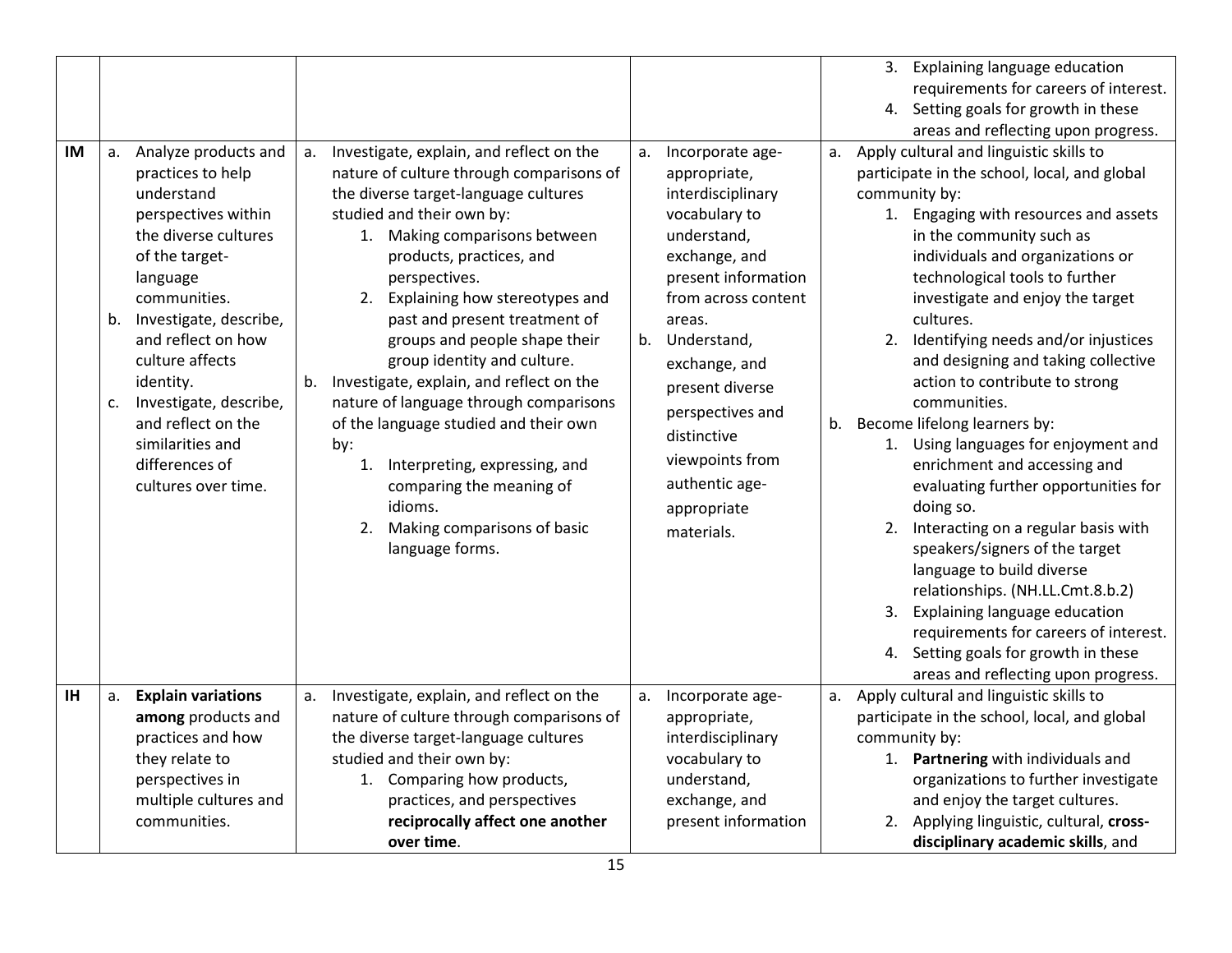|           | c.                | b. Analyze and<br>summarize the<br>varied elements that<br>contribute to their<br>own identities and<br>the role cultures play<br>in developing those<br>identities.<br><b>Analyze and explain</b><br>manifestations of<br>intercultural<br>harmony and/or<br>conflict over time.                                                                                                                                    | 2. Taking the perspective of those<br>from different cultures to build<br>empathy.<br>b. Investigate, explain, and reflect on the<br>nature of language through comparisons<br>of the language studied and their own<br>by:<br>1. Discussing and analyzing<br>cognates and idiomatic<br>expressions as well as their<br>evolutions and origins.<br>2. Comparing language forms.<br>3. Analyzing and explaining how<br>timeframes are expressed.                                                                                                                                                                               | b.       | from across content<br>areas.<br>Research, analyze,<br>exchange, and<br>present diverse<br>perspectives and<br>distinctive<br>viewpoints from<br>authentic age-<br>appropriate<br>materials.                                                                                                                                  |    | collective action to design and<br>implement solutions to real issues<br>facing the community.<br>b. Become lifelong learners by:<br>1. Using languages for enjoyment and<br>enrichment and researching further<br>opportunities to do so.<br>2. Interacting on a regular basis with<br>speakers/signers of the target<br>language to build diverse<br>relationships.<br>3. Analyzing educational and career<br>connections and the benefits of<br>bilingualism to develop a personal<br>plan for language learning.<br>4. Identifying challenges and<br>strategies for growth and reflecting<br>upon progress.                                                                    |
|-----------|-------------------|----------------------------------------------------------------------------------------------------------------------------------------------------------------------------------------------------------------------------------------------------------------------------------------------------------------------------------------------------------------------------------------------------------------------|-------------------------------------------------------------------------------------------------------------------------------------------------------------------------------------------------------------------------------------------------------------------------------------------------------------------------------------------------------------------------------------------------------------------------------------------------------------------------------------------------------------------------------------------------------------------------------------------------------------------------------|----------|-------------------------------------------------------------------------------------------------------------------------------------------------------------------------------------------------------------------------------------------------------------------------------------------------------------------------------|----|------------------------------------------------------------------------------------------------------------------------------------------------------------------------------------------------------------------------------------------------------------------------------------------------------------------------------------------------------------------------------------------------------------------------------------------------------------------------------------------------------------------------------------------------------------------------------------------------------------------------------------------------------------------------------------|
| <b>AL</b> | a.<br>$c_{\cdot}$ | <b>Explain variations</b><br>among products and<br>practices and how<br>they relate to<br>perspectives in<br>multiple cultures and<br>communities using<br>the target language.<br>b. Analyze and<br>summarize the varied<br>elements that<br>contribute to their<br>own identities and<br>the role cultures play<br>in developing those<br>identities.<br>Analyze and explain<br>manifestations of<br>intercultural | a. Investigate, explain, and reflect on the<br>nature of culture through comparisons of<br>the diverse target-language cultures<br>studied and their own by:<br>1. Comparing how products,<br>practices, and perspectives<br>reciprocally affect one another<br>over time.<br>2. Taking the perspective of those<br>from different cultures to build<br>empathy.<br>b. Investigate, explain, and reflect on the<br>nature of language through comparisons<br>of the language studied and their own<br>by:<br>1. Discussing and analyzing<br>cognates and idiomatic<br>expressions as well as their<br>evolutions and origins. | a.<br>b. | Incorporate age-<br>appropriate,<br>interdisciplinary<br>vocabulary to<br>understand,<br>exchange, and<br>present information<br>from across content<br>areas.<br>Research, analyze,<br>exchange, and<br>present diverse<br>perspectives and<br>distinctive<br>viewpoints from<br>authentic age-<br>appropriate<br>materials. | a. | Apply cultural and linguistic skills to<br>participate in the school, local, and global<br>community by:<br>1. Partnering with individuals and<br>organizations to further investigate<br>and enjoy the target cultures.<br>2. Applying linguistic, cultural, cross-<br>disciplinary academic skills, and<br>collective action to design and<br>implement solutions to real issues<br>facing the community.<br>b. Become lifelong learners by:<br>1. Using languages for enjoyment and<br>enrichment and researching further<br>opportunities to do so.<br>2. Interacting on a regular basis with<br>speakers/signers of the target<br>language to build diverse<br>relationships. |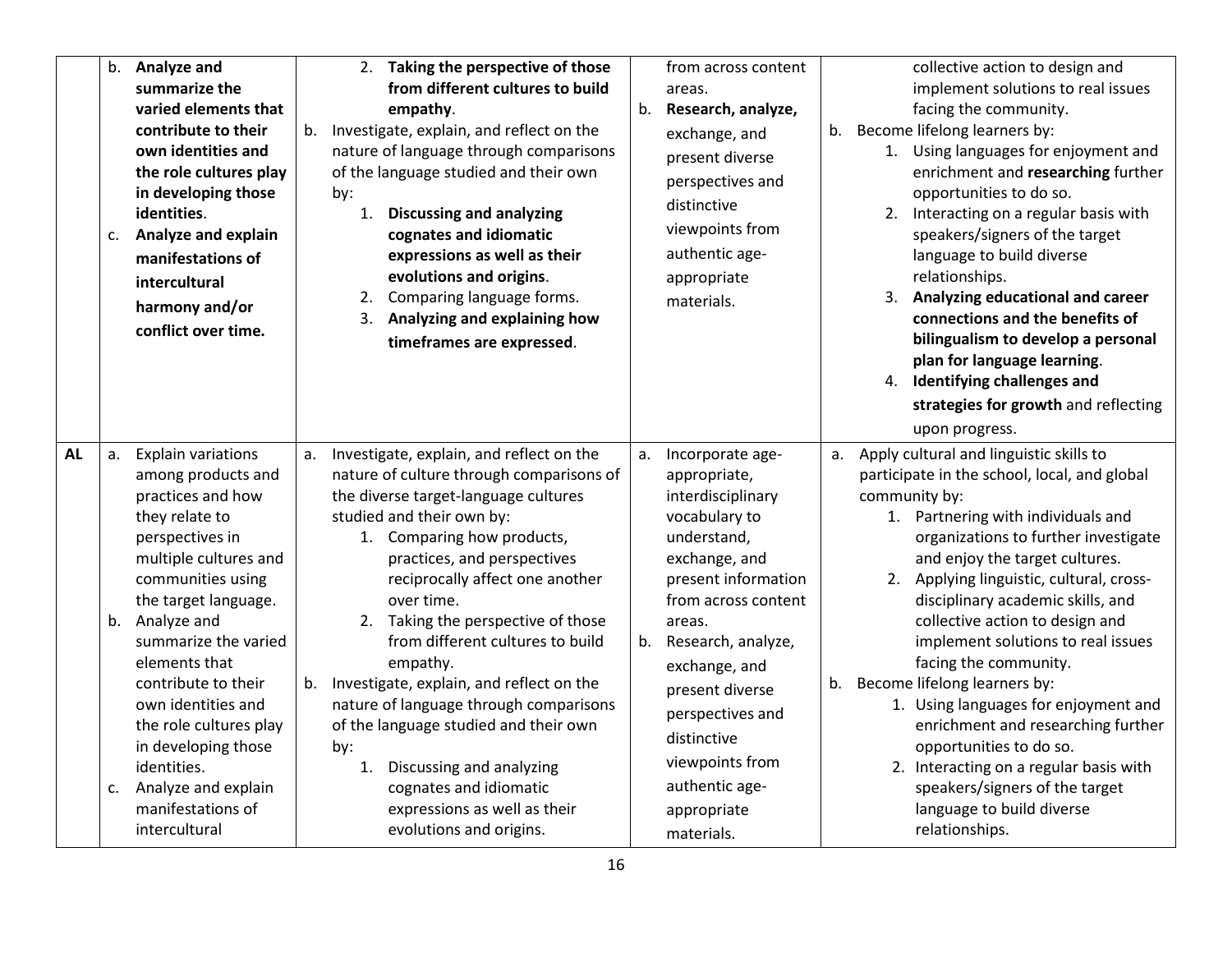|    |          | harmony and/or<br>conflict over time.                                                                                                                                                                                                                                                                                                                                                                                                                         | Comparing language forms.<br>2.<br>Analyzing and explaining how<br>3.<br>time frames are expressed.                                                                                                                                                                                                                                                                                                                                                                                                                                                                                                                                                                                                                                           |          |                                                                                                                                                                                                                                                                                                                               |          | 3. Analyzing educational and career<br>connections and the benefits of<br>bilingualism to develop a personal<br>plan for language learning.<br>4. Identifying challenges and<br>strategies for growth and reflecting<br>upon progress.                                                                                                                                                                                                                                                                                                                                                                                                                                                                                                                                                                                                                                                                                    |
|----|----------|---------------------------------------------------------------------------------------------------------------------------------------------------------------------------------------------------------------------------------------------------------------------------------------------------------------------------------------------------------------------------------------------------------------------------------------------------------------|-----------------------------------------------------------------------------------------------------------------------------------------------------------------------------------------------------------------------------------------------------------------------------------------------------------------------------------------------------------------------------------------------------------------------------------------------------------------------------------------------------------------------------------------------------------------------------------------------------------------------------------------------------------------------------------------------------------------------------------------------|----------|-------------------------------------------------------------------------------------------------------------------------------------------------------------------------------------------------------------------------------------------------------------------------------------------------------------------------------|----------|---------------------------------------------------------------------------------------------------------------------------------------------------------------------------------------------------------------------------------------------------------------------------------------------------------------------------------------------------------------------------------------------------------------------------------------------------------------------------------------------------------------------------------------------------------------------------------------------------------------------------------------------------------------------------------------------------------------------------------------------------------------------------------------------------------------------------------------------------------------------------------------------------------------------------|
| AM | a.<br>C. | <b>Explain variations</b><br>among products and<br>practices and how<br>they relate to<br>perspectives in<br>multiple cultures and<br>communities using<br>the target language.<br>b. Analyze and<br>summarize the varied<br>elements that<br>contribute to their<br>own identities and<br>the role cultures play<br>in developing those<br>identities.<br>Analyze and explain<br>manifestations of<br>intercultural<br>harmony and/or<br>conflict over time. | Investigate, explain, and reflect on the<br>а.<br>nature of culture through comparisons of<br>the diverse target-language cultures<br>studied and their own by:<br>1. Comparing how products,<br>practices, and perspectives<br>reciprocally affect one another<br>over time.<br>2. Taking the perspective of those<br>from different cultures to build<br>empathy.<br>Investigate, explain, and reflect on the<br>b.<br>nature of language through comparisons<br>of the language studied and their own<br>by:<br>Discussing and analyzing<br>1.<br>cognates and idiomatic<br>expressions as well as their<br>evolutions and origins.<br>Comparing language forms.<br>2.<br>Analyzing and explaining how<br>3.<br>time frames are expressed. | a.<br>b. | Incorporate age-<br>appropriate,<br>interdisciplinary<br>vocabulary to<br>understand,<br>exchange, and<br>present information<br>from across content<br>areas.<br>Research, analyze,<br>exchange, and<br>present diverse<br>perspectives and<br>distinctive<br>viewpoints from<br>authentic age-<br>appropriate<br>materials. | а.<br>b. | Apply cultural and linguistic skills to<br>participate in the school, local, and global<br>community by:<br>1. Partnering with individuals and<br>organizations to further investigate<br>and enjoy the target cultures.<br>2. Applying linguistic, cultural, cross-<br>disciplinary academic skills, and<br>collective action to design and<br>implement solutions to real issues<br>facing the community.<br>Become lifelong learners by:<br>1. Using languages for enjoyment and<br>enrichment and researching further<br>opportunities to do so.<br>2. Interacting on a regular basis with<br>speakers/signers of the target<br>language to build diverse<br>relationships.<br>3. Analyzing educational and career<br>connections and the benefits of<br>bilingualism to develop a personal<br>plan for language learning.<br>4. Identifying challenges and strategies<br>for growth and reflecting upon<br>progress. |
| AH | a.       | Analyze and<br>evaluate variations<br>among products and<br>practices and how<br>they relate to                                                                                                                                                                                                                                                                                                                                                               | Investigate, explain, and reflect on the<br>a.<br>nature of culture through comparisons of<br>diverse target-language cultures and<br>their own by:                                                                                                                                                                                                                                                                                                                                                                                                                                                                                                                                                                                           | a.       | Research, analyze,<br>discuss, and<br>hypothesize areas<br>of specialized<br>professional and                                                                                                                                                                                                                                 | а.       | Apply cultural and linguistic skills to<br>participate in the school, local, and global<br>community by:                                                                                                                                                                                                                                                                                                                                                                                                                                                                                                                                                                                                                                                                                                                                                                                                                  |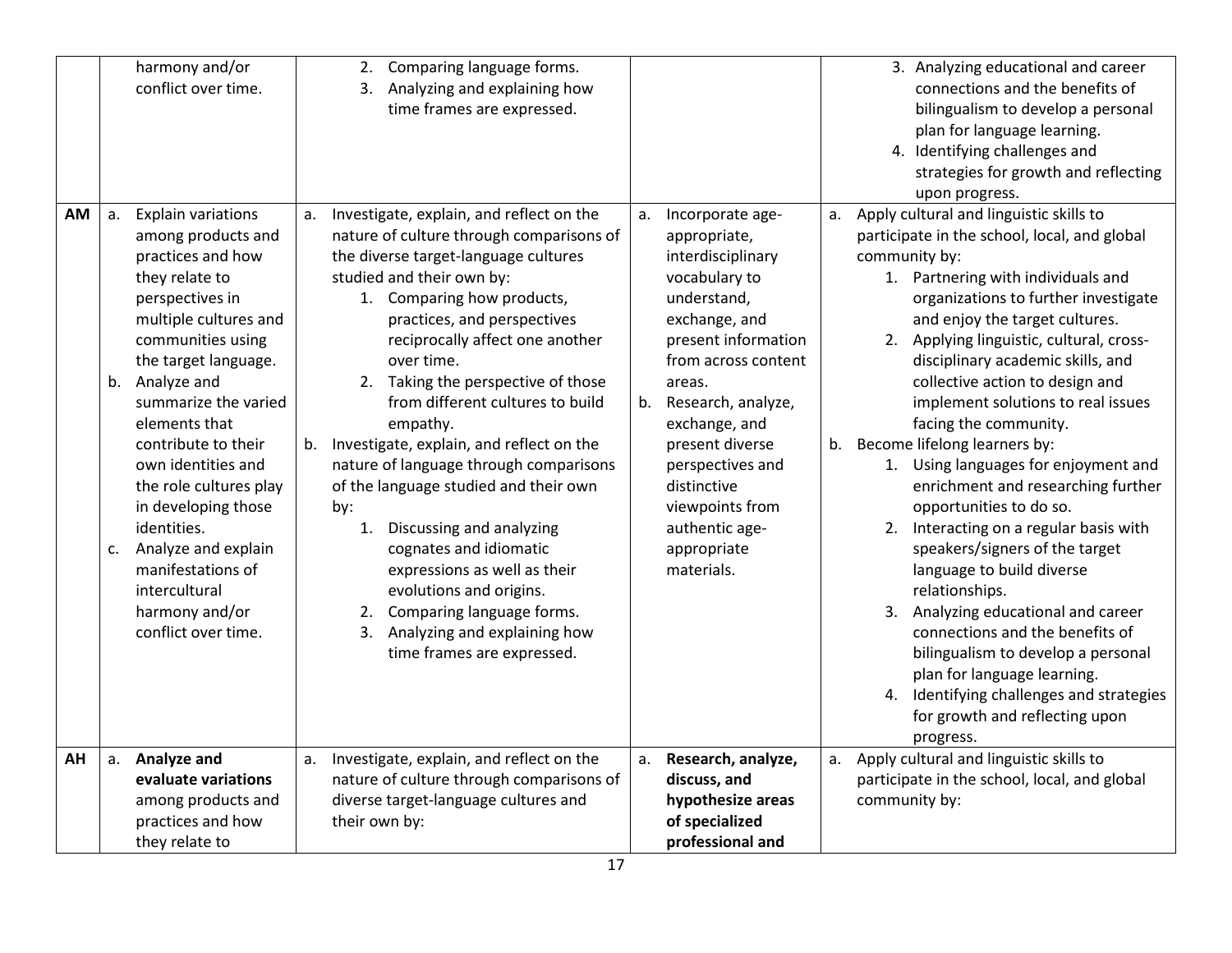|              |    | perspectives in              |    |               | 1. Comparing how products,                  |    | academic expertise   |    | 1. Partnering with individuals and to        |
|--------------|----|------------------------------|----|---------------|---------------------------------------------|----|----------------------|----|----------------------------------------------|
|              |    | multiple cultures and        |    |               | practices, and perspectives                 |    | across content       |    | further investigate and enjoy the            |
|              |    | communities.                 |    |               | reciprocally affect one another             |    | areas.               |    | target cultures.                             |
|              |    | b. Analyze and               |    |               | over time.                                  | b. | Research, analyze,   |    | 2. Applying linguistic, cultural, cross-     |
|              |    | evaluate the                 |    |               | 2. Taking the perspective of those          |    | evaluate, and        |    | disciplinary academic skills, and            |
|              |    | contributions of             |    |               | from different cultures, to build           |    | hypothesize about    |    | collective action to design,                 |
|              |    | various cultural             |    |               | empathy.                                    |    | diverse perspectives |    | implement, and evaluate solutions            |
|              |    | influences in the            |    |               | 3. Analyzing the impact of unequal          |    | and distinctive      |    | to complex issues facing the                 |
|              |    | development of               |    |               | power structures on the                     |    | viewpoints found in  |    | community.                                   |
|              |    | identity.                    |    |               | development of group identities             |    | authentic materials  | b. | Become lifelong learners by:                 |
|              | c. | <b>Investigate solutions</b> |    |               | and cultures.                               |    | from target-         |    | 1. Using languages for enjoyment and         |
|              |    | to intercultural             | b. |               | Investigate, explain, and reflect on the    |    | language cultures.   |    | enrichment and creating                      |
|              |    | conflicts across             |    |               | nature of language through comparisons      |    |                      |    | opportunities to do so.                      |
|              |    | generations around           |    |               | of the language studied and their own       |    |                      |    | 2. Interacting on a regular basis with       |
|              |    |                              |    | by:           |                                             |    |                      |    | speakers/signers of the target               |
|              |    | the globe.                   |    |               | 1. Discussing and analyzing                 |    |                      |    | language to build diverse                    |
|              |    |                              |    |               | cognates and idiomatic                      |    |                      |    | relationships.                               |
|              |    |                              |    |               | expressions as well as their                |    |                      |    | 3. Analyzing educational and career          |
|              |    |                              |    |               | evolutions and origins.                     |    |                      |    | connections and the complexities of          |
|              |    |                              |    |               | 2. Discussing and analyzing the             |    |                      |    | bilingualism to develop a personal           |
|              |    |                              |    |               | relationship of syntax and                  |    |                      |    | plan for language learning.                  |
|              |    |                              |    |               | meaning.                                    |    |                      |    | 4. Identifying challenges and strategies     |
|              |    |                              |    |               | 3. Analyzing and explaining how             |    |                      |    | for growth and reflecting upon               |
|              |    |                              |    |               | tone and nuance are expressed.              |    |                      |    | progress.                                    |
| $\mathsf{S}$ |    | a. Analyze and evaluate      |    |               | a. Investigate, explain, and reflect on the | a. | Research, analyze,   | а. | Apply cultural and linguistic skills to      |
|              |    | variations among             |    |               | nature of culture through comparisons of    |    | discuss, and         |    | participate in the school, local, and global |
|              |    | products and                 |    |               | diverse target-language cultures and        |    | hypothesize areas of |    | community by:                                |
|              |    | practices and how            |    | their own by: |                                             |    | specialized          |    | 1. Partnering with individuals and           |
|              |    | they relate to               |    |               | 1. Comparing how products,                  |    | professional and     |    | organizations in the local or global         |
|              |    | perspectives in              |    |               | practices, and perspectives                 |    | academic expertise   |    | community to further investigate             |
|              |    | multiple cultures and        |    |               | reciprocally affect one another             |    | across content       |    | and enjoy the target-language                |
|              |    | communities.                 |    |               | over time.                                  |    | areas.               |    | cultures.                                    |
|              |    | b. Analyze and evaluate      |    |               | 2. Taking the perspective of those          | b. | Research, analyze,   |    | 2. Applying linguistic, cultural, cross-     |
|              |    | the contributions of         |    |               | from different cultures, to build           |    | evaluate, and        |    | disciplinary academic skills, and            |
|              |    | various cultural             |    |               | empathy.                                    |    | hypothesize about    |    | collective action to design,                 |
|              |    | influences in the            |    |               | 3. Analyzing the impact of unequal          |    | diverse perspectives |    | implement, and evaluate solutions            |
|              |    | development of               |    |               | power structures on the                     |    | and distinctive      |    | to complex issues facing the                 |
|              |    | identity.                    |    |               |                                             |    | viewpoints found in  |    | community.                                   |